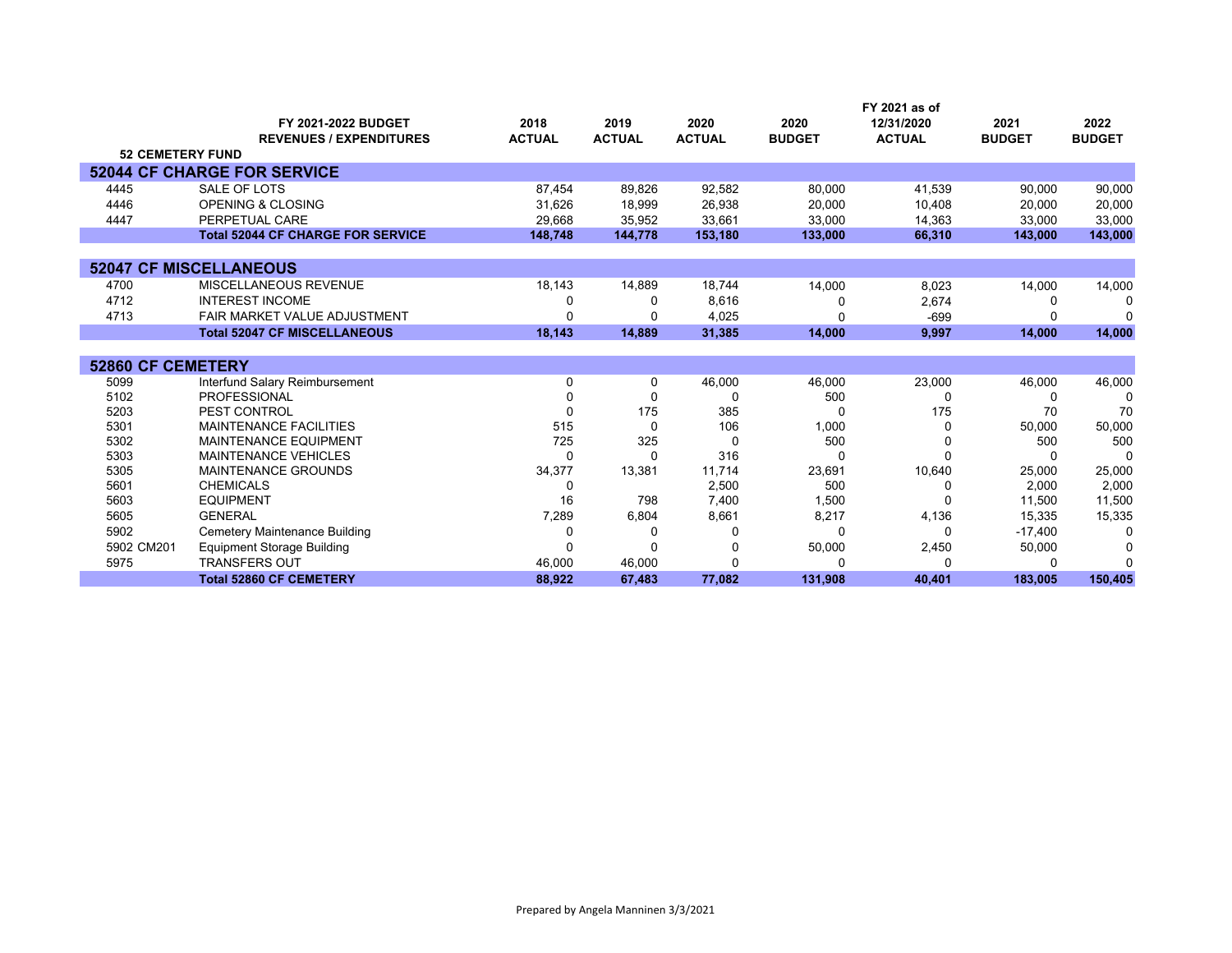|      |                                             |               |               |               |               | FY 2021 as of |               |               |
|------|---------------------------------------------|---------------|---------------|---------------|---------------|---------------|---------------|---------------|
|      | FY 2021-2022 BUDGET                         | 2018          | 2019          | 2020          | 2020          | 12/31/2020    | 2021          | 2022          |
|      | <b>REVENUES / EXPENDITURES</b>              | <b>ACTUAL</b> | <b>ACTUAL</b> | <b>ACTUAL</b> | <b>BUDGET</b> | <b>ACTUAL</b> | <b>BUDGET</b> | <b>BUDGET</b> |
|      | <b>52860 CF CEMETERYDEPRECIATION</b>        |               |               |               |               |               |               |               |
| 5950 | CONTRA CAPITAL OUTLAY                       | 0             | 0             | $-5,129$      | 0             | 0             |               |               |
| 5970 | <b>DEPRECIATION</b>                         | 15.561        | 15.561        | 15,623        | 15,561        | 0             | 15.561        | 16,000        |
|      | <b>Total 52860 CF CEMETERY DEPRECIATION</b> | 15.561        | 15.561        | 10.494        | 15.561        | $\bf{0}$      | 15.561        | 16,000        |
| 4910 | USE OF FUND BALANCE                         | 0             | 0             |               | 15,561        | 0             | 58,966        | 9,405         |
|      | <b>Total 52049 CF CM OTHER FINANCING</b>    | 0             | 0             | 0             | 15,561        | 0             | 58,966        | 9,405         |
|      |                                             |               |               |               |               |               |               |               |
|      | <b>REVENUES OVER (UNDER) EXPENDITURES</b>   | 62.407        | 76,623        | 96,989        | 15.092        | 35,906        | 17.400        | 0             |
|      |                                             |               |               |               |               |               |               |               |
|      | <b>BEGINNING BALANCE</b>                    | 786.830       | 849.237       | 925.860       | 925.860       | 1,022,849     | 1,022,849     | 981,283       |
|      | <b>ENDING BALANCE</b>                       | 849.237       | 925,860       | 1.022.849     | 925,391       | 1,058,755     | 981.283       | 971.878       |
|      |                                             |               |               |               |               |               |               |               |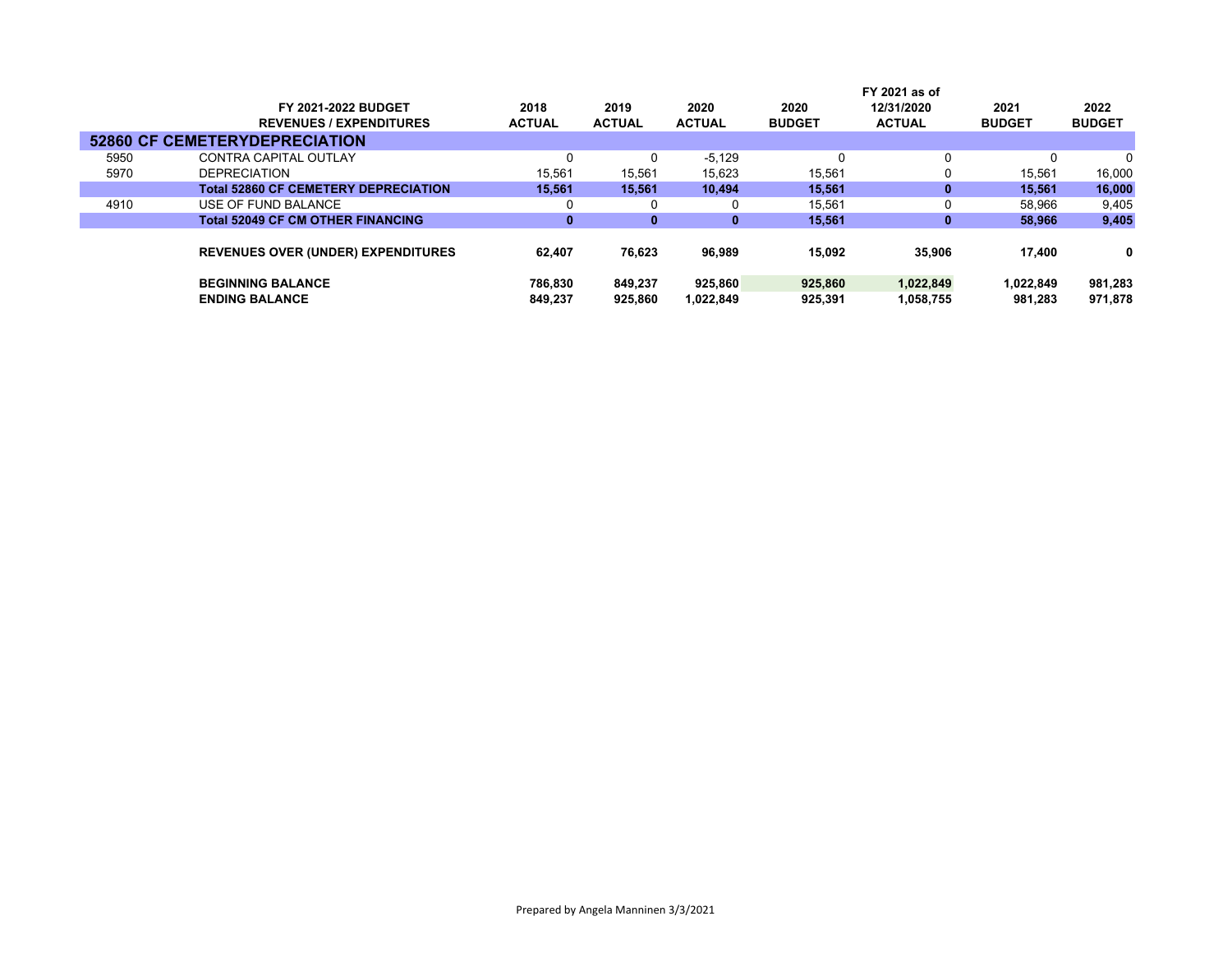|      |                                             |               |               |               |               | FY 2021 as of |               |               |
|------|---------------------------------------------|---------------|---------------|---------------|---------------|---------------|---------------|---------------|
|      | FY 2021-2022 BUDGET                         | 2018          | 2019          | 2020          | 2020          | 12/31/2020    | 2021          | 2022          |
|      | <b>REVENUES / EXPENDITURES</b>              | <b>ACTUAL</b> | <b>ACTUAL</b> | <b>ACTUAL</b> | <b>BUDGET</b> | <b>ACTUAL</b> | <b>BUDGET</b> | <b>BUDGET</b> |
|      | <b>54 AIRPORT FUND</b>                      |               |               |               |               |               |               |               |
|      | <b>54042 AF LICENSES/PERMITS</b>            |               |               |               |               |               |               |               |
| 4210 | NON BUSINESS LIC & PERMIT                   | 18,685        | 13.550        | 10.737        | 5.000         | 145           | 5,000         | 5,000         |
|      | <b>Total 54042 AF LICENSES/PERMITS</b>      | 18.685        | 13.550        | 10.737        | 5.000         | 145           | 5.000         | 5.000         |
|      |                                             |               |               |               |               |               |               |               |
|      | <b>54043 AF INTERGOVERNMENTAL</b>           |               |               |               |               |               |               |               |
| 4334 | <b>AVIATION FUEL TAX</b>                    | 71,870        | 82,731        | 45,803        | 77,727        | 4.967         | 2,800         | 19,432        |
|      | <b>Total 54043 AF INTERGOVERNMENTAL</b>     | 71,870        | 82,731        | 45,803        | 77,727        | 4,967         | 2,800         | 19,432        |
|      |                                             |               |               |               |               |               |               |               |
|      | <b>54046 AF RENTS &amp; ROYALTIES</b>       |               |               |               |               |               |               |               |
| 4672 | AIRPORT TIEDOWNS                            | 39,545        | 37.914        | 44.697        | 35,525        | 17,929        | 36,000        | 36,000        |
| 4673 | AIRPORT FUEL SALES                          |               | <sup>0</sup>  | 21,862        | $\Omega$      | 24,683        | O             | 40,000        |
| 4674 | AIRPORT FUEL FLOW                           | 99,135        | 89,158        | 55,902        | 50,000        | 13,152        | 3,150         | 25,000        |
| 4675 | AIRPORT FUEL STORAGE                        | $\Omega$      | 109,165       | 70,116        | 80,000        | 5,964         | 3,500         | 13,500        |
| 4676 | <b>COMMERCIAL SERVICE FEES</b>              |               | 500           | 10.000        | 2,500         | n             | 2,000         | 2,500         |
| 4678 | COMMERCIAL GROUND LEASE                     | 381.197       | 381.637       | 385.632       | 385,000       | 195,266       |               | 96,250        |
| 4680 | PRIVATE GROUND LEASE                        | 111,855       | 114.628       | 120.834       | 114,000       | 56.057        | 121,000       | 101,736       |
| 4681 | <b>HANGAR RENTALS</b>                       | $\Omega$      | $\Omega$      |               | 0             | 49,511        | 0             | 162,596       |
|      | <b>Total 54046 AF RENTS &amp; ROYALTIES</b> | 631,732       | 733,001       | 709,043       | 667,025       | 362.561       | 165,650       | 477,582       |
|      |                                             |               |               |               |               |               |               |               |
|      | <b>54047 AF MISCELLANEOUS</b>               |               |               |               |               |               |               |               |
| 4700 | MISCELLANEOUS REVENUE                       | 5,273         | 4,987         | 9.013         | 6,000         | 4.095         | 5,500         | 5,500         |
| 4712 | <b>INTEREST INCOME</b>                      |               | 0             | 17,820        |               | 5,829         |               | $\Omega$      |
| 4713 | FAIR MARKET VALUE ADJUSTMENT                |               |               | 8,212         |               | $-1,564$      |               | 0             |
| 4714 | <b>PENALTIES</b>                            | 118           | 172           | 405           |               | 1,070         |               | $\Omega$      |
| 4720 | DROP ZONE LAND LEASE                        | 45,820        | 46,851        | 35,739        | 45,000        | O             |               |               |
| 4722 | <b>BADGE FEES</b>                           | 2,525         | 3,265         | 1.615         | 2,500         | 765           | 500           | 500           |
|      | <b>Total 54047 AF MISCELLANEOUS</b>         | 53.736        | 55.274        | 72.803        | 53.500        | 10.196        | 6.000         | 6.000         |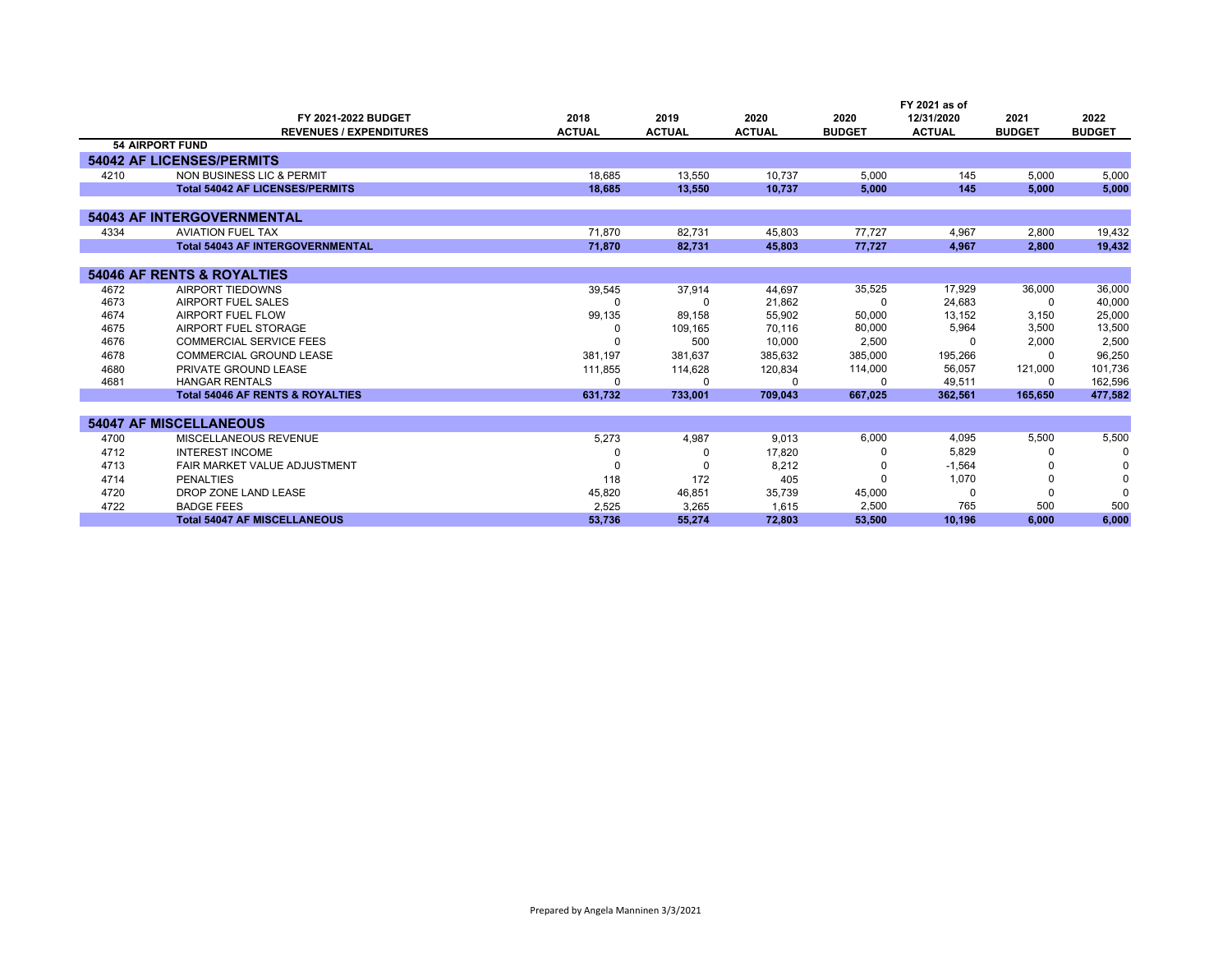|                  | FY 2021-2022 BUDGET<br><b>REVENUES / EXPENDITURES</b> | 2018<br><b>ACTUAL</b>   | 2019<br><b>ACTUAL</b>   | 2020<br><b>ACTUAL</b> | 2020<br><b>BUDGET</b> | FY 2021 as of<br>12/31/2020<br><b>ACTUAL</b> | 2021<br><b>BUDGET</b>   | 2022<br><b>BUDGET</b> |
|------------------|-------------------------------------------------------|-------------------------|-------------------------|-----------------------|-----------------------|----------------------------------------------|-------------------------|-----------------------|
| 54830 AF AIRPORT |                                                       |                         |                         |                       |                       |                                              |                         |                       |
| 5001             | <b>REGULAR</b>                                        | 223,727                 | 253,483                 | 283,787               | 296,609               | 151,906                                      | 322,445                 | 331,313               |
| 5012             | <b>OVERTIME NON PERS</b>                              | 382                     | 6,346                   | 2,458                 | 8,000                 | 2,635                                        | 8,000                   | 8,000                 |
| 5018             | <b>COMPENSATED ABSENCES</b>                           | $\Omega$                | $-11,671$               | 16,031                | $\Omega$              | 0                                            | 0                       |                       |
| 5020             | <b>EMPLOYEES RETIREMENT</b>                           | 58,647                  | 40,763                  | 179,688               | 86,758                | 44,433                                       | 94,315                  | 98,566                |
| 5022             | <b>SIIS PREMIUMS</b>                                  | 5,450                   | 3,116                   | 5,538                 | 5,000                 | 649                                          | 11,479                  | 11,795                |
| 5024             | <b>MEDICARE</b>                                       | 3,043                   | 3,629                   | 4,174                 | 4,093                 | 2,232                                        | 4,791                   | 4,920                 |
| 5028             | <b>GROUP HEALTH INSURANCE</b>                         | 31,778                  | 42,803                  | 39,375                | 50,400                | 30,983                                       | 53,460                  | 55,890                |
| 5032             | OTHER EMPLOYEE BENEFITS                               | 20,042                  | 910                     | 749                   | 1,400                 | 421                                          | 1,400                   | 1,400                 |
| 5099             | Interfund Salary Reimbursement                        | 0                       | O                       | 13,500                | 13,500                | 6,750                                        | 13,500                  | 13,500                |
| 5102             | <b>PROFESSIONAL</b>                                   | 58,692                  | 50,838                  | 142,102               | 89,000                | 133,964                                      | 90,000                  | 200,000               |
| 5103             | OTHER PROFESSIONAL SERVICES                           | $\Omega$                | 0                       | 5,000                 | 0                     | $\mathbf 0$                                  | $\mathbf 0$             |                       |
| 5202             | MONITORING SECURITY SERVICES                          | 3,474                   | 3,763                   | 3,204                 | 4,000                 | 1,757                                        | 4,000                   | 4,000                 |
| 5203             | PEST CONTROL                                          | 335                     | 361                     | 261                   | 600                   | 284                                          | 600                     | 600                   |
| 5204             | <b>SOLID WASTES SERVICES</b>                          | 2,545                   | 2,531                   | 2,592                 | 2,900                 | 1,513                                        | 2,900                   | 3,100                 |
| 5301             | <b>MAINTENANCE FACILITIES</b>                         | 20,672                  | 85,010                  | 6,175                 | 80,000                | 5,363                                        | 80,000                  | 30,000                |
| 5302             | MAINTENANCE EQUIPMENT                                 | 1,130                   | 2,551                   | 4,316                 | 2,500                 | 5,450                                        | 2,500                   | 2,500                 |
| 5303             | <b>MAINTENANCE VEHICLES</b>                           | 1,444                   | 1,202                   | 3,866                 | 500                   | 141                                          | 1,500                   | 1,500                 |
| 5304             | MAINTENANCE OFFICE EQUIPMENT                          | 400                     | $\Omega$                | $\Omega$              | 500                   | $\Omega$                                     | 500                     | 500                   |
| 5305             | MAINTENANCE GROUNDS                                   | 16,202                  | 19,488                  | 19,854                | 33,200<br>$\Omega$    | 10,499                                       | 33,200                  | 33,200                |
| 5306             | MAINTENANCE FUEL FARM                                 | $\Omega$<br>$\mathbf 0$ | 0                       | 38,647                | $\mathbf 0$           | 7,377<br>4,240                               | $\Omega$<br>$\mathbf 0$ | 50,000<br>30,000      |
| 5307             | <b>HANGAR MAINTENANCE</b>                             | $\Omega$                | $\mathbf 0$<br>$\Omega$ | 0<br>$\Omega$         | $\Omega$              | $\Omega$                                     |                         | $\Omega$              |
| 5403<br>5501     | <b>VERF EXPENSE</b><br><b>INSURANCE</b>               | 3,693                   | 6,587                   | 8,042                 | 10,725                | 8,042                                        | 2,260<br>10,725         | 22,798                |
| 5502             | <b>COMMUNICATIONS</b>                                 | 7,257                   | 7,386                   | 8,915                 | 6,000                 | 4,416                                        | 10,000                  | 10,000                |
| 5503             | ADVERTISING MARKETING                                 | 4,094                   | 4,723                   | 1,989                 | 2,000                 | 158                                          | 8,000                   | 8,000                 |
| 5506             | POSTAGE/SHIPPING                                      | 141                     | 155                     | 65                    | 223                   | 253                                          | 500                     | 500                   |
| 5507             | <b>PRINTING</b>                                       | 181                     | 59                      | 3,757                 | 4,000                 | 1,814                                        | 9,200                   | 4,000                 |
| 5508             | <b>PUBS SUBS DUES FEES</b>                            | 1,330                   | 1,521                   | 2,351                 | 1,000                 | 1,399                                        | 2,500                   | 2,500                 |
| 5509             | <b>TRAVEL &amp; TRAINING</b>                          | 6,755                   | 4,192                   | 3,126                 | 7,500                 | $\Omega$                                     | 11,000                  | 11,000                |
| 5510             | SOFTWARE LICENSES                                     | 0                       | 0                       | 447                   | $\Omega$              | $\Omega$                                     | 0                       | $\Omega$              |
| 5601             | <b>CHEMICALS</b>                                      | 7,525                   | $\Omega$                | $\Omega$              | $\Omega$              | $\Omega$                                     | $\Omega$                |                       |
| 5603             | <b>EQUIPMENT</b>                                      | 31,436                  | 23,038                  | 6,295                 | 30,000                | 982                                          | 30,000                  | 30,000                |
| 5604             | <b>FUEL</b>                                           | 1,010                   | 1,292                   | 681                   | 1,500                 | 263                                          | 1,300                   | 1,300                 |
| 5605             | <b>GENERAL</b>                                        | 9,843                   | 9,058                   | 337                   | 5,000                 | 131                                          | 10,000                  | 10,000                |
| 5607             | <b>JANITORIAL</b>                                     | 115                     | $\Omega$                | $\Omega$              | $\Omega$              | $\mathbf 0$                                  | $\mathbf 0$             | $\Omega$              |
| 5610             | <b>OFFICE</b>                                         | 678                     | 775                     | 1,536                 | 1,000                 | 1,394                                        | 1,500                   | 1,500                 |
| 5611             | <b>OTHER</b>                                          | 5,451                   | 1,616                   | 1,160                 | 3,000                 | 239                                          | 7,000                   | 7,000                 |
| 5613             | UTILITY SERVICES (CITY PROVIDE                        | 6,107                   | 8,201                   | 8,577                 | 6,500                 | 4,668                                        | 8,400                   | 8,400                 |
| 5613 H5001       | UTILITY SERVICES (CITY PROVIDE                        | $\Omega$                | $\Omega$                | $\Omega$              | $\Omega$              | 1,793                                        | 0                       | 14,466                |
| 5975             | <b>TRANSFERS OUT</b>                                  | 12,900                  | 12,900                  | $\Omega$              | 0                     | $\mathbf 0$                                  | $\Omega$                | $\Omega$              |
|                  | <b>Total 54830 AF AIRPORT</b>                         | 546,479                 | 586,626                 | 818,595               | 757,408               | 436,145                                      | 836,975                 | 1,012,247             |
|                  | <b>SUBTOTAL OPERATIONAL</b>                           |                         |                         |                       |                       |                                              |                         |                       |
|                  | <b>REVENUES OVER (UNDER) EXPENDITURES</b>             | 229,545                 | 297,930                 | 19,791                | 45,844                | -58,277                                      | $-657,525$              | -504,233              |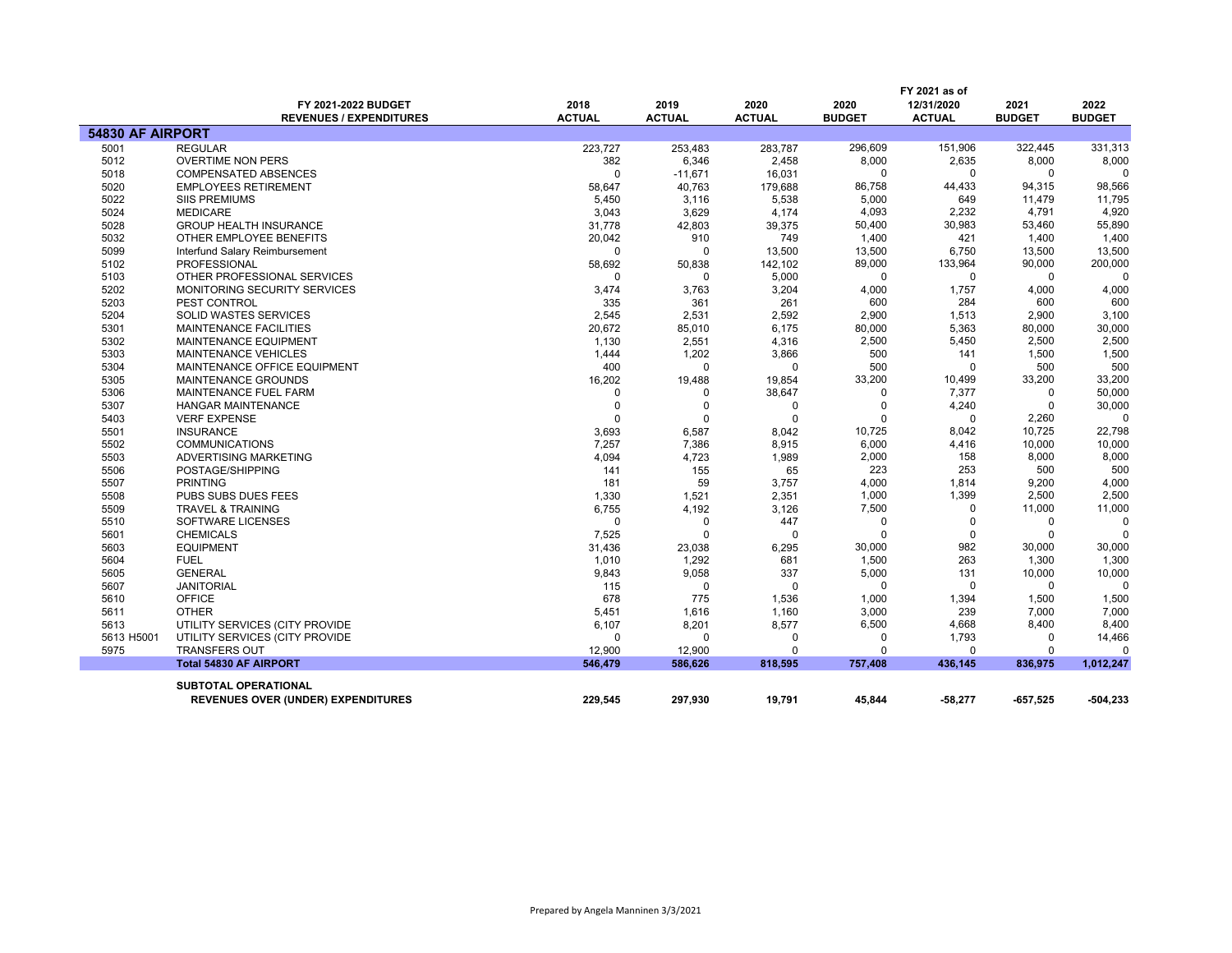|            |                                                  |               | FY 2021 as of |               |                                  |               |                |               |
|------------|--------------------------------------------------|---------------|---------------|---------------|----------------------------------|---------------|----------------|---------------|
|            | FY 2021-2022 BUDGET                              | 2018          | 2019          | 2020          | 2020                             | 12/31/2020    | 2021           | 2022          |
|            | <b>REVENUES / EXPENDITURES</b>                   | <b>ACTUAL</b> | <b>ACTUAL</b> | <b>ACTUAL</b> | <b>BUDGET</b>                    | <b>ACTUAL</b> | <b>BUDGET</b>  | <b>BUDGET</b> |
|            |                                                  |               |               |               |                                  |               |                |               |
|            | <b>54043 AF INTERGOVERNMENTAL MATCHING</b>       |               |               |               |                                  |               |                |               |
| 4302       | <b>CARES ACT Operations Fund Supplement</b>      | 0             | 0             | 352,590       | 0                                | 286,079       | 761,950        | 884,581       |
| 4304       | <b>FAA</b>                                       | 2,450,526     | 2,308,068     | $\Omega$      | $\Omega$                         | 0             | $\Omega$       | 656,250       |
| 4341       | <b>NV AVIATION MATCH</b>                         | 0             | 26,003        | 13,864        | $\mathbf 0$                      | $\Omega$      | $\Omega$       | $\Omega$      |
|            | <b>Total 54043 AF INTERGOVERNMENTAL MATCHING</b> | 2,450,526     | 2,334,071     | 366,453       | $\mathbf{0}$                     | 286,079       | 761,950        | 1,540,831     |
|            |                                                  |               |               |               |                                  |               |                |               |
|            | <b>54830 AF AIRPORT CAPITAL</b>                  |               |               |               |                                  |               |                |               |
| 5905       | <b>IMPR OTHER THAN BUILDINGS</b>                 | $-2,685,514$  | $-2.317.734$  | 0             | $\mathbf 0$                      | 0             | 0              | $\Omega$      |
| 5905 A1601 | AIRPORT MASTER PLAN                              | 48,500        | 53,000        | $\Omega$      | $\mathbf 0$                      | $\Omega$      | 0              | $\Omega$      |
| 5905 A1606 | <b>TRANSIENT RAMP DESIGN</b>                     | 21,713        | 0             |               | $\Omega$                         | $\Omega$      | 0              | 0             |
| 5905 A1725 | REHAB TRANSIENT APRON-TXWY A                     | 2,429,288     | 18,266        |               | $\Omega$                         | $\Omega$      | 0              | $\Omega$      |
| 5905 A1826 | TAXIWAY A REALIGN / RECONST                      | 186,013       | 102,712       | $\Omega$      | $\Omega$                         | $\Omega$      | 0              | $\Omega$      |
| 5905 A1901 | AIRPORT FUEL FARM IMPROVEMNT                     | $\Omega$      | 62,520        |               | $\Omega$                         | 0             | 0              | $\Omega$      |
| 5905 A1926 | FY19 TAXIWAY A REALIGN                           | $\Omega$      | 2,134,236     |               |                                  | 0             | 0              | $\Omega$      |
| 5905 A2201 | AIR TRAFFIC CONTROL TOWER                        |               | $\Omega$      |               | $\Omega$                         | $\Omega$      | $\overline{0}$ | 700,000       |
| 5905 A2202 | <b>FUEL FARM</b>                                 | $\Omega$      | $\mathbf 0$   | $\Omega$      | $\Omega$                         | $\Omega$      | $\Omega$       | 925,000       |
| 5950       | <b>CONTRA CAPITAL OUTLAY</b>                     | 0             | $\Omega$      | $\Omega$      | $\mathbf 0$                      | 0             | 0              | $\Omega$      |
|            | <b>Total 54830 AF AIRPORT CAPITAL</b>            | $\mathbf{0}$  | 53,000        | $\mathbf{0}$  | $\mathbf{0}$                     | $\mathbf{0}$  | $\mathbf{0}$   | 1,625,000     |
|            |                                                  |               |               |               |                                  |               |                |               |
|            | <b>54830 AF AIRPORT DEPRECIATION</b>             |               |               |               |                                  |               |                |               |
| 5970       | <b>DEPRECIATION</b>                              | 810,242       | 949,491       | 978,208       | 1,000,000                        | $\mathbf 0$   | 1,000,000      | 1,000,000     |
|            | <b>Total 54830 AF AIRPORT DEPRECIATION</b>       | 810,242       | 949,491       | 978,208       | 1,000,000                        | $\mathbf{0}$  | 1,000,000      | 1,000,000     |
|            |                                                  |               |               |               |                                  |               |                |               |
|            | <b>54049 AF OTHER FINANCING</b>                  |               |               |               |                                  |               |                |               |
| 4910       | USE OF FUND BALANCE                              | 0             | $\mathbf 0$   | 0             | 1.000.000                        | $\mathbf 0$   | 895.575        | 1.588.402     |
|            | <b>Total 54049 AF OTHER FINANCING</b>            | $\mathbf{0}$  | $\mathbf{0}$  | $\mathbf{0}$  | 1,000,000                        | $\mathbf{0}$  | 895,575        | 1,588,402     |
|            |                                                  |               |               |               |                                  |               |                |               |
|            | <b>TOTAL</b>                                     |               |               |               |                                  |               |                |               |
|            | <b>REVENUES OVER (UNDER) EXPENDITURES</b>        | 1,869,829     | 1,629,509     | $-591,965$    | 45,844                           | 227,801       | 0              | $\mathbf{0}$  |
|            |                                                  |               |               |               |                                  |               |                |               |
|            | <b>BEGINNING BALANCE</b>                         | 19,064,295    | 20,934,123    | 22,563,632    | 22,563,632                       | 21,900,561    | 21,900,561     | 21,004,986    |
|            | <b>PRIOR PERIOD ADJUSTMENT</b>                   |               |               | $-71,106$     |                                  |               |                |               |
|            | <b>ENDING BALANCE</b>                            | 20,934,123    | 22,563,632    | 21,900,561    | 21,609,477                       | 22,128,363    | 21,004,986     | 19,416,584    |
|            |                                                  |               |               |               |                                  |               |                |               |
|            |                                                  |               |               |               | <b>Operating Reserve</b>         |               | 167,395        | 202,449       |
|            |                                                  |               |               |               | <b>Emergency Capital Reserve</b> |               | 250,000        | 250,000       |
|            |                                                  |               |               |               | <b>Includes Assets</b>           |               | 20,587,591     | 18,964,135    |
|            |                                                  |               |               |               |                                  |               |                |               |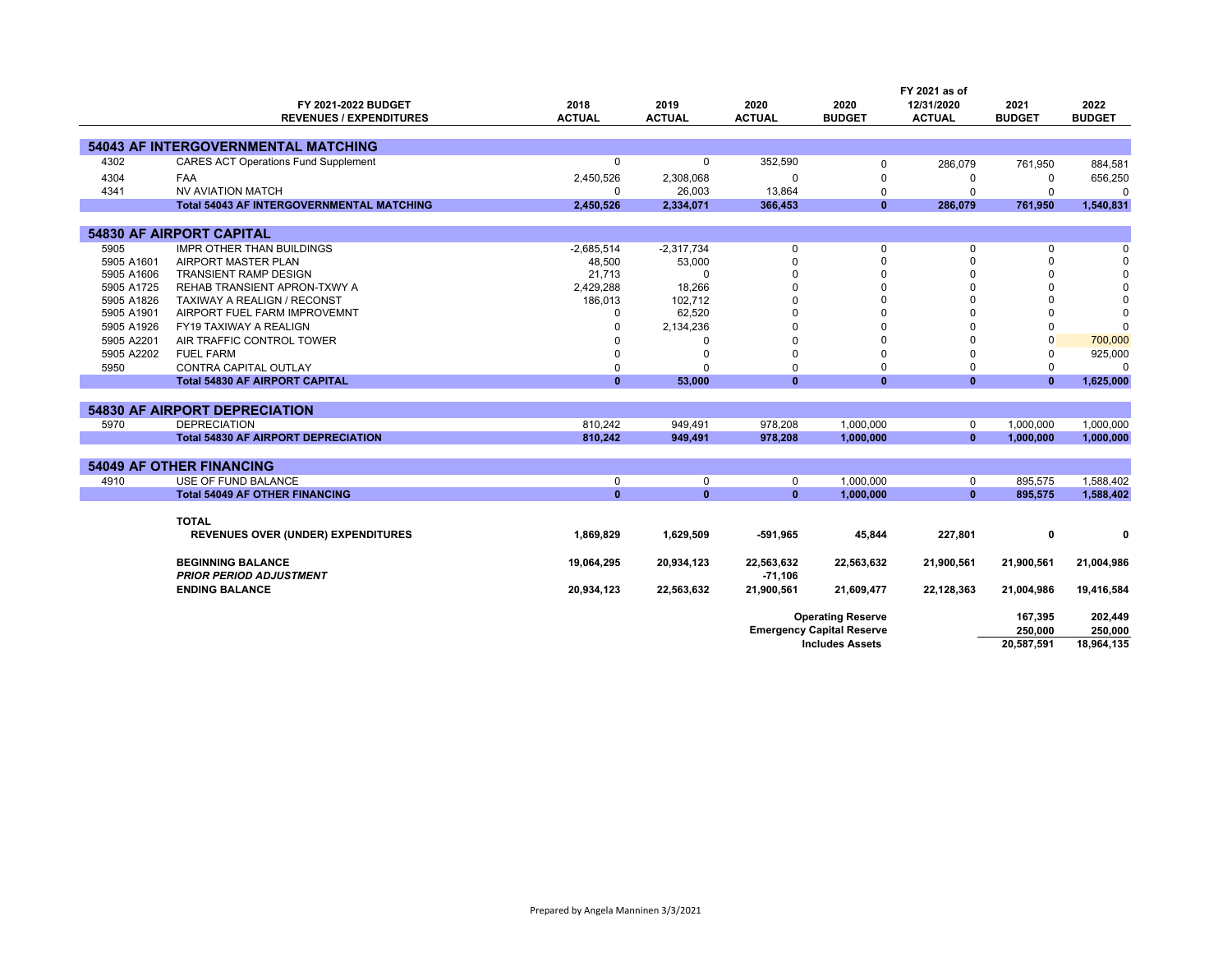## **FY 2021-2022 BUDGET UTILITY FUND SUMMARY**

|                                                                  | 2020                 | 2020                     | 2021                   | 2022                     |                        |
|------------------------------------------------------------------|----------------------|--------------------------|------------------------|--------------------------|------------------------|
|                                                                  | <b>ACTUAL</b>        | <b>BUDGET</b>            | <b>BUDGET</b>          | <b>BUDGET</b>            | Change                 |
| <b>60 ADMIN UTILITY FUND</b>                                     |                      |                          |                        |                          |                        |
| MISC REVENUE UTITILITY ADMIN                                     | 147,808              | 21,567                   | 50,446                 |                          | (50, 446)              |
| TRANSFERS IN FROM UTILITY FUNDS                                  | 3,412,211            | 1,486,763                | 2,973,526              | 3,137,820                | 164,294                |
| <b>ADMIN UTILITY FUND REVENUES</b>                               | 3,560,019            | 1,508,330                | 3,023,972              | 3,137,820                | 113,848                |
|                                                                  |                      |                          |                        |                          |                        |
| ADMIN FUND CENTRAL SERVICES                                      | 1,725,038            | 754,169                  | 1,291,792              | 1.353.520                | 61,728                 |
| <b>ADMIN FUND EXPENSE</b>                                        | 741,872              | 412,007                  | 915,944                | 949,222                  | 33,278                 |
| ADMIN FUND BILLING & COLLECTIONS<br><b>CAPITAL PROJECTS</b>      | 635,024<br>606       | 382,913<br>27,602        | 815,736<br>61,412      | 835,078                  | 19,342                 |
| ADMIN FUND DEPRECIATION                                          |                      | $\overline{\phantom{a}}$ | 500                    | $\overline{\phantom{a}}$ | (61, 412)<br>(500)     |
| <b>ADMIN UTILITY FUND EXPENDITURES</b>                           | 3,102,541            | 1,576,691                | 3,085,384              | 3,137,820                | 52,436                 |
|                                                                  |                      |                          |                        |                          |                        |
| ADMIN FUND REVENUES OVER (UNDER) EXPENDITURES                    | 457,478              | (68, 361)                | (61, 412)              | $\mathbf{0}$             | 61,412                 |
| <b>61 ELECTRIC FUND</b>                                          |                      |                          |                        |                          |                        |
| ELECT FUND CHARGE FOR SERVICES                                   | 16,848,041           | 8,485,025                | 16,580,000             | 16,397,200               | (182, 800)             |
| ELECT FUND MISCELLANEOUS                                         | 346,916              | 63,736                   | 65,000                 | $\overline{a}$           | (65,000)               |
| TRANSFERS IN VOTER APPROVED CAPITAL FUNDING                      | 90,000               | 90,000                   | 1,900,000              | 600,000                  | (1,300,000)            |
| <b>ELECT FUND REVENUES</b>                                       | 19,614,238           | 12,107,884               | 18,545,000             | 16,997,200               | (3,877,080)            |
|                                                                  |                      |                          |                        |                          |                        |
| ELECT FUND ELECTRIC CHARGES                                      | 8,706,897            | 4,310,798                | 9,030,624              | 9,479,832                | 449,208                |
| ELECT FUND NON ELECTRIC                                          | 130,979              | 19,378                   | 189,501                | 220,727                  | 31,226                 |
| ELECT FUND CAPITAL                                               | 5,097,667            | 2,221,603                | 19,067,796             | 4,250,000                | (14, 817, 796)         |
| ELECT FUND DEPRECIATION                                          | (3,965,549)          |                          | 900,000                | 1,100,000                | 200,000                |
| TRANSFERS OUT TO ADMIN FUND                                      | 1,987,246            | 847,455                  | 1,694,910              | 1,788,558                | 93,648                 |
| <b>ELECTRIC FUND EXPENDITURES</b>                                | 11,957,240           | 7,399,235                | 30,882,831             | 16,839,117               | (14, 043, 715)         |
| ELECT FUND REVENUES OVER (UNDER) EXPENDITURES                    | 7,656,998            | 4,708,649                | (12, 337, 831)         | 158,083                  | 10,166,634             |
|                                                                  |                      |                          |                        |                          |                        |
| <b>62 WATER FUND</b>                                             |                      |                          |                        |                          |                        |
| <b>INFRASTRUCTURE SALES TAX</b>                                  | 895,405              | 281,806                  | 600,000                | 800,000                  | 200.000                |
| WF CHARGE FOR SERVICES                                           | 11,845,742           | 6,035,294                | 9,955,620              | 9,899,800                | (55, 820)              |
| <b>WF MISCELLANEOUS</b>                                          | 289,559              | 33,711                   |                        |                          |                        |
| TRANSFERS IN VOTER APPROVED CAPITAL FUNDING                      | 600,000              | 610,000                  | 610,000                | 850,000                  | 240,000                |
| USE OF FUNDS BALANCE                                             | 0                    | 3,535,347                | 1,862,077              | 4,583,808                | 1,862,077              |
| <b>WATER FUND REVENUES</b>                                       | 13,630,705           | 10,496,158               | 13,027,697             | 16,133,608               | 2,246,257              |
|                                                                  |                      |                          |                        |                          |                        |
| <b>WATER CHARGES</b>                                             | 5,046,734            | 2,845,983                | 6,195,642              | 6,275,711                | 80,069                 |
| WF CAPITAL PROJECTS<br>WATER DEPRECIATION / AMORTIZATION         | 844,070              | 435,258<br>$\sim$        | 2,091,499              | 1,409,600                | (681, 899)             |
| WF DEBT SERVICE                                                  | 2,918,522<br>664,337 | 241,999                  | 3,100,000<br>2,229,997 | 2,950,000<br>4,556,951   | (150,000)<br>2,326,954 |
| TRANSFERS OUT TO ADMIN FUND                                      | 1,045,919            | 446,029                  | 892,058                | 941,346                  | 49,288                 |
| <b>WATER FUND EXPENDITURES</b>                                   | 10,519,583           | 3,969,268                | 14,509,196             | 16,133,608               | 1,624,412              |
|                                                                  |                      |                          |                        |                          |                        |
| WATER FUND REVENUES OVER (UNDER) EXPENDITURES                    | 3,111,123            | 6,526,890                | (1,481,499)            | (0)                      | 621,845                |
| <b>63 WASTEWATER FUND</b>                                        |                      |                          |                        |                          |                        |
| <b>WWATER FUND CHARGES FOR SERVICES</b>                          | 1,822,000            | 991,886                  | 1,856,000              | 2,040,000                | 184,000                |
| TRANSFERS IN VOTER APPROVED CAPITAL FUNDING                      | 74,185               | 340,000                  | 340,000                | 300,000                  | (40,000)               |
| USE OF FUNDS BALANCE                                             |                      | 611,000                  |                        | 616.373                  |                        |
| <b>WASTEWATER FUND REVENUES</b>                                  | 1,896,185            | 1,942,886                | 2,196,000              | 2,956,373                | 144,000                |
|                                                                  |                      |                          |                        |                          |                        |
| <b>WWATER FUND CHARGES</b>                                       | 1,102,274            | 309,187                  | 818,034                | 891,592                  | 73,558                 |
| <b>WWATER FUND CAPITAL</b>                                       | 1,263,014            | 7,544                    | 1,129,996              | 1,150,000                | 20,005                 |
| <b>WWATER FUND DEPRECIATION</b>                                  | 600,000              | $\blacksquare$           | 600,000                | 601,000                  | 1,000                  |
| TRANSFERS OUT TO ADMIN FUND                                      | 348,639              | 148,676                  | 297,352                | 313,781                  | 16,429                 |
| <b>WASTEWATER FUND EXPENDITURES</b>                              | 3,313,927            | 465,407                  | 2,845,382              | 2,956,373                | 110,992                |
| <b>WASTEWATER FUND REVENUES OVER (UNDER) EXPENDITURES</b>        | (1, 417, 742)        | 1,477,478                | (649, 382)             | (0)                      | 33,008                 |
|                                                                  |                      |                          |                        |                          |                        |
| <b>64 LANDFILL FUND</b>                                          |                      |                          |                        |                          |                        |
| LANDFILL FUND CHARGE FOR SERVICES                                | 1,240,000            | 556,768                  | 1,272,401              | 1,350,900                | 78,499                 |
| LANDFILL FUND RESTRICTED REVENUE                                 | 321,250              | 132,126                  | 321,250                | 250,000                  | (71, 250)              |
| <b>LANDFILL FUND REVENUES</b>                                    | 1,832,059            | 688,894                  | 1,593,651              | 1,600,900                | (263, 560)             |
|                                                                  |                      |                          |                        |                          |                        |
| <b>LANDFILL FUND SANITATION</b>                                  | 1,260,000            | 444,961                  | 1,125,000              | 1,173,000                | 48.000                 |
| LANDFILL FUND CAPITAL                                            | 544,704              | 57,803                   | 809,419                |                          | (809, 419)             |
| LANDFILL FUND DEPRECIATION                                       | 16,000<br>104,592    |                          | 16,000                 | 20,000                   | 4,000                  |
| TRANSFERS OUT TO ADMIN FUND<br><b>LANDFILL FUND EXPENDITURES</b> | 1,925,296            | 44,603<br>547,367        | 89,206<br>2,039,625    | 94,135<br>1,287,135      | 4,929                  |
|                                                                  |                      |                          |                        |                          | (752, 490)             |
| <b>LANDFILL FUND REVENUES OVER (UNDER) EXPENDITURES</b>          | (93, 237)            | 141,527                  | (445, 974)             | 313,765                  | 488,930                |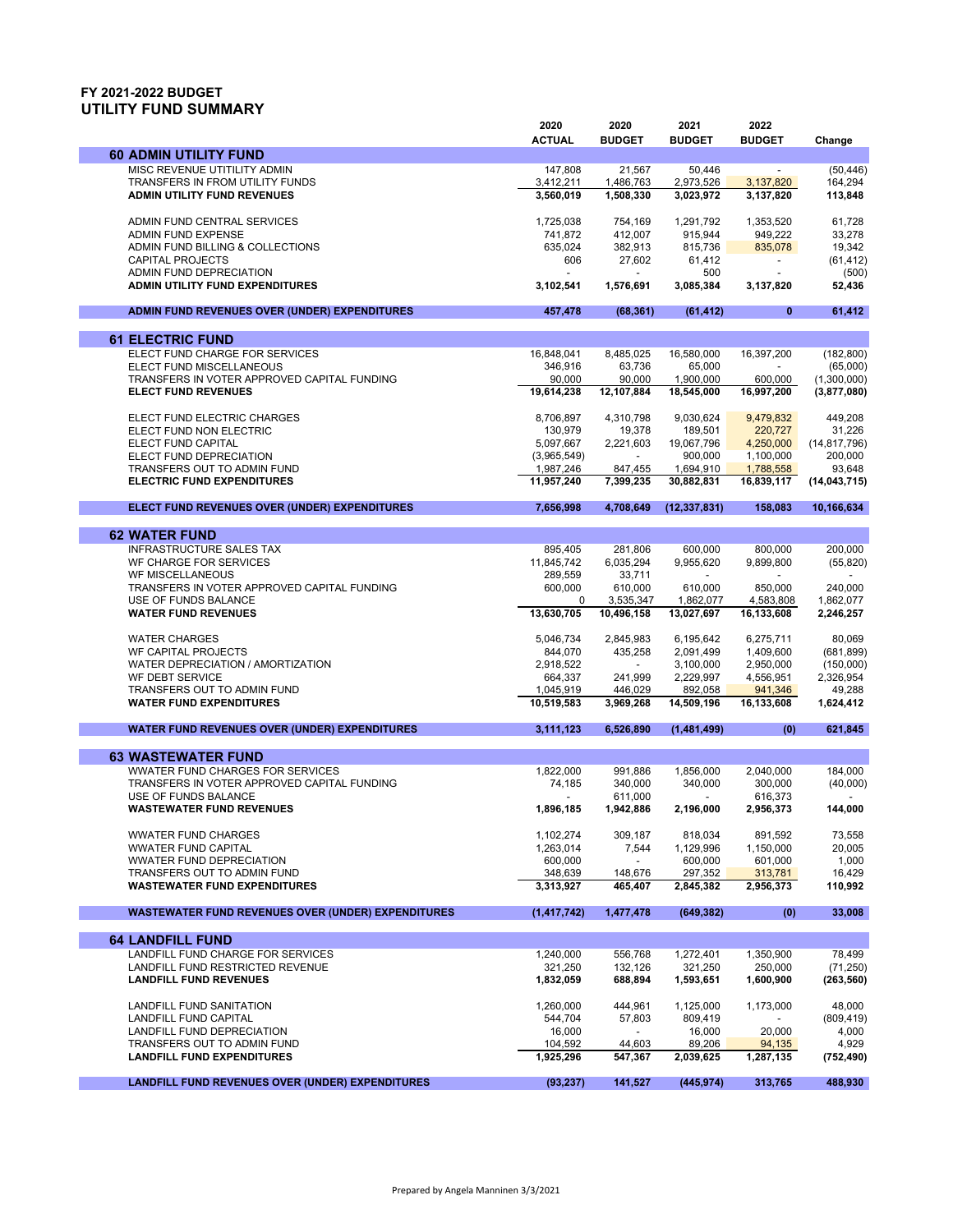|      | FY 2021 as of                              |               |               |               |               |               |               |               |
|------|--------------------------------------------|---------------|---------------|---------------|---------------|---------------|---------------|---------------|
|      | FY 2021-2022 BUDGET                        | 2018          | 2019          | 2020          | 2020          | 12/31/2020    | 2021          | 2022          |
|      | <b>REVENUES / EXPENDITURES</b>             | <b>ACTUAL</b> | <b>ACTUAL</b> | <b>ACTUAL</b> | <b>BUDGET</b> | <b>ACTUAL</b> | <b>BUDGET</b> | <b>BUDGET</b> |
|      | <b>60 UTILITY ADMININISTRATION FUND</b>    |               |               |               |               |               |               |               |
|      | <b>1154 RDA UTILITY RESERVE</b>            | 150,000       | $\bf{0}$      | $\bf{0}$      | $\bf{0}$      | $\mathbf{0}$  | $\bf{0}$      | $\bf{0}$      |
|      |                                            |               |               |               |               |               |               |               |
|      | 60047 UF UTIL ADMIN                        |               |               |               |               |               |               |               |
| 4425 | <b>UTILITY CHARGES</b>                     | 65,086        | 0             | 0             | 0             | $\Omega$      | 0             | 0             |
| 4700 | MISCELLANEOUS REVENUE                      |               | 298           |               | $\Omega$      |               | O             |               |
| 4702 | <b>INSURANCE CLAIMS</b>                    | 85,225        | 1,153         |               | 25,000        |               | 25,000        | 0             |
| 4712 | <b>INTEREST INCOME</b>                     | 7,650         | 271,158       | 93,514        | 50,892        | 27,117        | 25,446        |               |
| 4713 | <b>FAIR MARKET VALUE ADJUSTMENT</b>        | O             | $\Omega$      | 46,554        |               | $-7,105$      | 0             |               |
| 4714 | <b>PENALTIES</b>                           | $-1,567$      | 2,134         | 3,727         |               | 1,550         |               |               |
| 4760 | CASH - OVER/SHORT                          |               |               | 23            |               |               |               |               |
| 4780 | SALES OF FIXED ASSETS                      |               |               | 3,990         |               |               | $\Omega$      |               |
|      | <b>Total 60047 UF UTIL ADMIN</b>           | 156,394       | 274,752       | 147,808       | 75,892        | 21,567        | 50,446        |               |
|      |                                            |               |               |               |               |               |               |               |
|      | <b>60460 UT ADMIN FUND CENTRAL S</b>       |               |               |               |               |               |               |               |
| 5018 | <b>COMPENSATED ABSENCES</b>                | 15,944        | $\Omega$      | $\Omega$      | 25,000        | ŋ             | 0             | 0             |
| 5020 | <b>EMPLOYEES RETIREMENT</b>                | $-569, 139$   | $-69,874$     | 213,267       | <sup>0</sup>  |               | O             | $\Omega$      |
| 5030 | <b>UNEMPLOYMENT</b>                        |               |               |               | 1,000         |               | O             | 0             |
| 5032 | OTHER EMPLOYEE BENEFITS                    | $-13,209$     |               |               | O             |               | $\Omega$      |               |
| 5099 | Interfund Salary Reimbursement             |               |               | 725,000       | 725,000       | 362,500       | 725,000       | 775,000       |
| 5102 | <b>PROFESSIONAL</b>                        |               | 20,968        | $\Omega$      | 0             | 0             |               | $\Omega$      |
| 5103 | <b>OTHER</b>                               | 118,820       | 86,328        | 77,404        |               |               |               |               |
| 5104 | <b>TECHNICAL</b>                           | O             | n             | 195,686       | 250,000       | 3,029         |               |               |
| 5403 | <b>VERF EXPENSE</b>                        |               |               | $\Omega$      | 0             | $\Omega$      | 3,272         | <sup>0</sup>  |
| 5501 | <b>INSURANCE</b>                           | 229,500       | 192,095       | 206,966       | 215,000       | 235,137       | 250,000       | 255,000       |
| 5507 | <b>PRINTING</b>                            | 61,950        | 69,175        | 3,195         | 10,000        | 982           | 10,000        | 10,000        |
| 5508 | <b>PUBS SUBS DUES FEES</b>                 | 750           | 1,826         | 1,000         | 1,000         | $\Omega$      | 1,000         | 1,000         |
| 5510 | SOFTWARE LICENSES                          |               |               | 2,520         | 0             | 2,520         | 2,520         | 62,520        |
| 5511 | <b>INTERFUND EXPENSE</b>                   |               |               | 300,000       | 300,000       | 150,000       | 300,000       | 250,000       |
| 5965 | <b>BAD DEBT EXPENSE</b>                    |               |               | n             | 1,000         | $\Omega$      | 0             | $\Omega$      |
|      | <b>Total 60460 UT ADMIN FUND CENTRAL S</b> | $-155,384$    | 300,518       | 1,725,038     | 1,528,000     | 754,169       | 1,291,792     | 1,353,520     |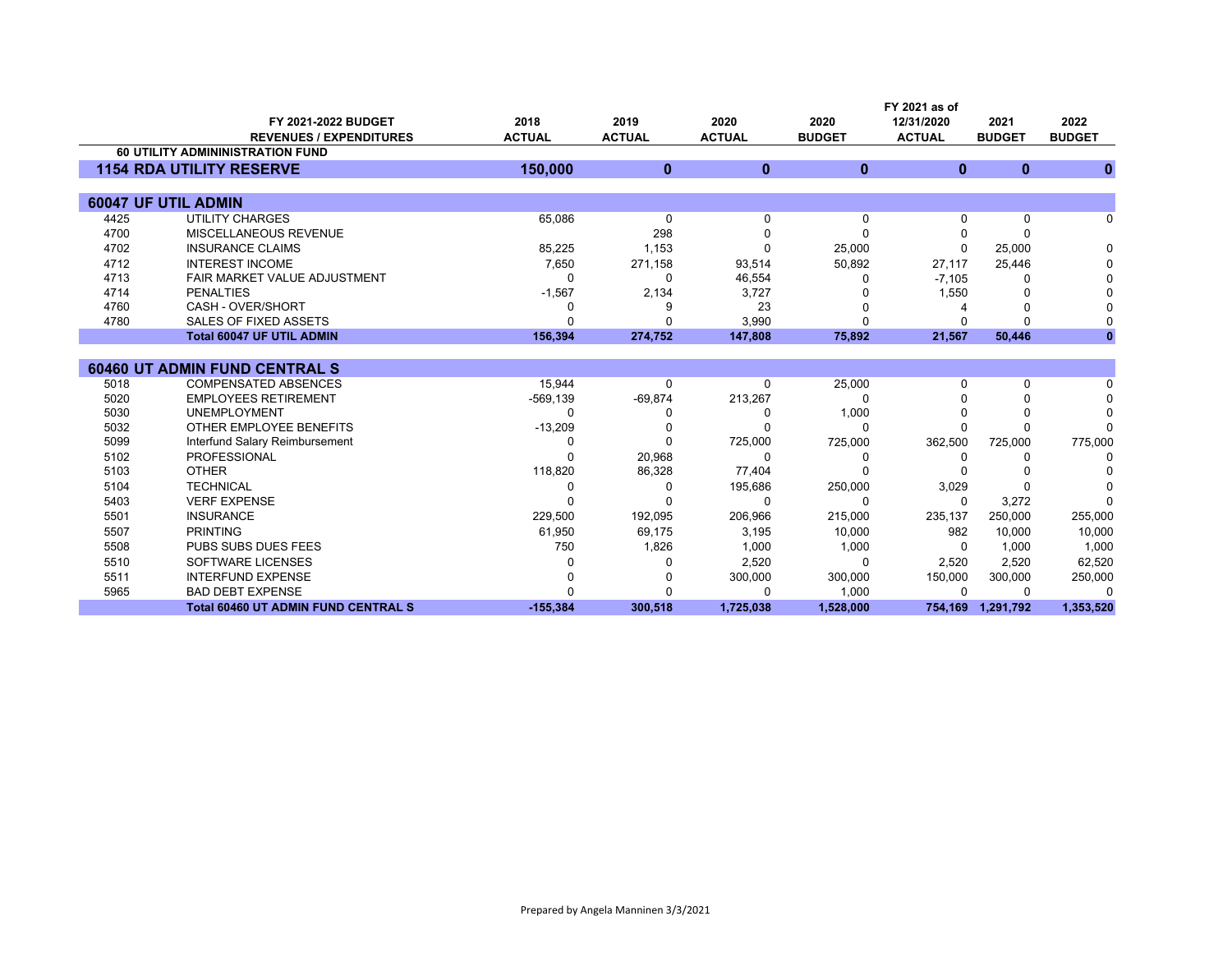|      |                                          |               |               |               | FY 2021 as of |               |               |               |
|------|------------------------------------------|---------------|---------------|---------------|---------------|---------------|---------------|---------------|
|      | <b>FY 2021-2022 BUDGET</b>               | 2018          | 2019          | 2020          | 2020          | 12/31/2020    | 2021          | 2022          |
|      | <b>REVENUES / EXPENDITURES</b>           | <b>ACTUAL</b> | <b>ACTUAL</b> | <b>ACTUAL</b> | <b>BUDGET</b> | <b>ACTUAL</b> | <b>BUDGET</b> | <b>BUDGET</b> |
|      | <b>60640 UT ADMIN FUND EXPENSE</b>       |               |               |               |               |               |               |               |
| 5001 | <b>REGULAR</b>                           | 333,825       | 526,141       | 583,182       | 578,536       | 283.778       | 606,274       | 625,875       |
| 5002 | <b>TEMPORARY</b>                         | 33,150        | $-661$        | 84            | 20,000        | 4,749         | 10,160        | 10,376        |
| 5012 | <b>OVERTIME NON PERS</b>                 |               | 23            |               | 5,000         |               | 5,000         | 5,000         |
| 5018 | <b>COMPENSATED ABSENCES</b>              |               | $-68,811$     | $-91,063$     |               |               |               | n             |
| 5020 | <b>EMPLOYEES RETIREMENT</b>              | 94,220        | 131,446       | 165,700       | 169,222       | 77,218        | 177,335       | 186,198       |
| 5022 | <b>SIIS PREMIUMS</b>                     | 7,339         | 6,116         | 8,557         | 8,028         | 470           | 21,584        | 22,281        |
| 5024 | <b>MEDICARE</b>                          | 5,197         | 7,186         | 8,625         | 7,006         | 3,946         | 9,011         | 9,298         |
| 5026 | SOCIAL SECURITY                          |               |               |               | 1,458         | 294           | 630           | 643           |
| 5028 | <b>GROUP HEALTH INSURANCE</b>            | 38,475        | 64,463        | 54,758        | 76,860        | 36,578        | 79,200        | 82,800        |
| 5032 | OTHER EMPLOYEE BENEFITS                  | $-78,850$     | 2,930         | 3,373         | 1,850         | 1,731         | 3,500         | 3,500         |
| 5304 | MAINTENANCE OFFICE EQUIPMENT             |               |               |               | 500           |               |               | 0             |
| 5502 | <b>COMMUNICATIONS</b>                    |               |               | 336           | -0            | 349           | 750           | 750           |
| 5509 | <b>TRAVEL &amp; TRAINING</b>             | 2,581         | 7,295         | 3,390         | 1,000         | 2,715         | 2,000         | 2,000         |
| 5510 | SOFTWARE LICENSES                        |               |               | 4,683         | -0            | 178           |               | O             |
| 5603 | <b>EQUIPMENT</b>                         |               |               | 817           |               |               |               |               |
| 5610 | <b>OFFICE</b>                            | 185           | 121           | 30            | 2,300         |               | 500           | 500           |
| 5950 | <b>CONTRA CAPITAL OUTLAY</b>             |               |               | $-606$        |               |               |               |               |
|      | <b>Total 60640 UT ADMIN FUND EXPENSE</b> | 436,122       | 676,248       | 741,872       | 871,760       | 412,007       | 915,944       | 949,222       |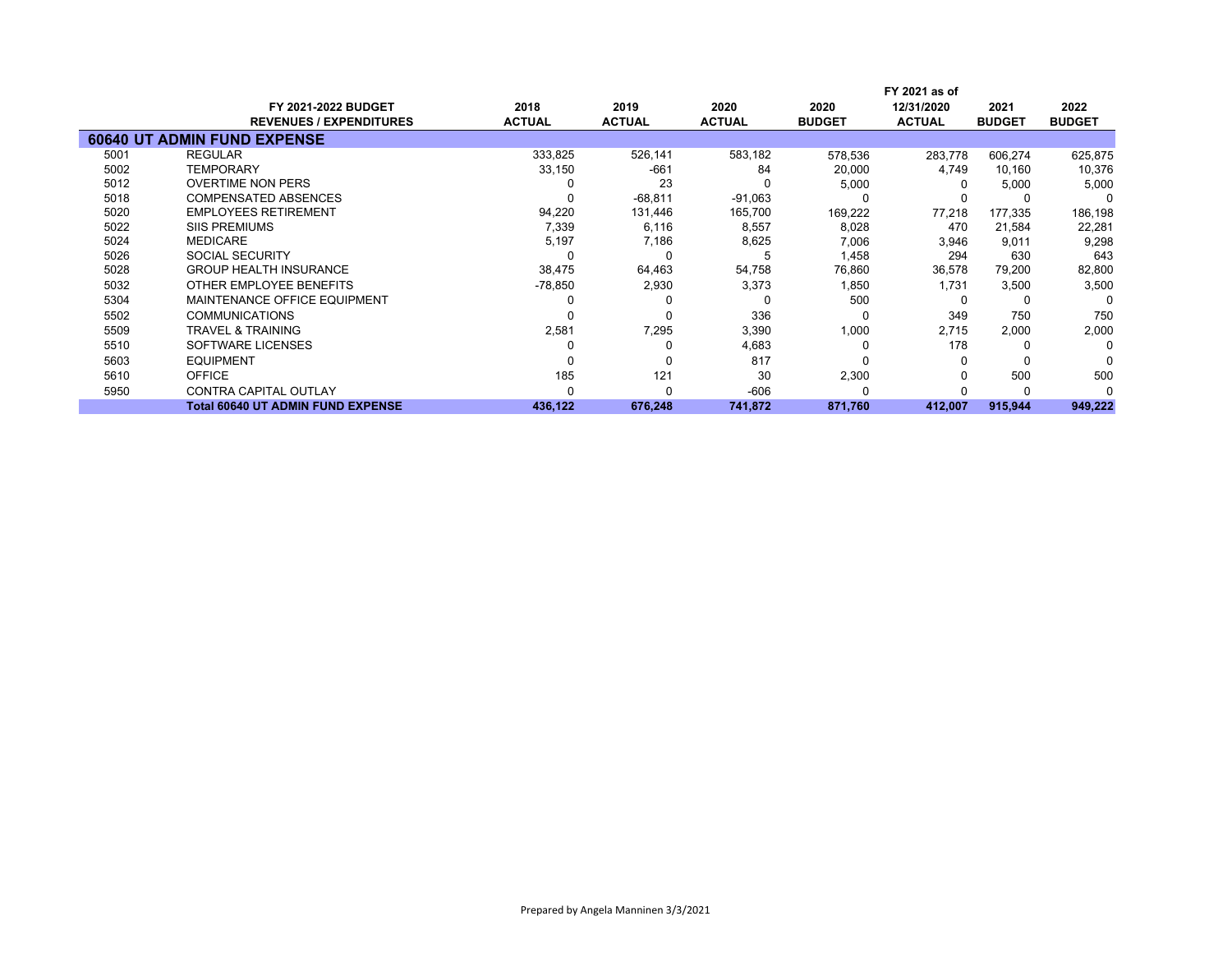|      |                                                |               |               |               |               | FY 2021 as of |                       |               |
|------|------------------------------------------------|---------------|---------------|---------------|---------------|---------------|-----------------------|---------------|
|      | <b>FY 2021-2022 BUDGET</b>                     | 2018          | 2019          | 2020          | 2020          | 12/31/2020    | 2021                  | 2022          |
|      | <b>REVENUES / EXPENDITURES</b>                 | <b>ACTUAL</b> | <b>ACTUAL</b> | <b>ACTUAL</b> | <b>BUDGET</b> | <b>ACTUAL</b> | <b>BUDGET</b>         | <b>BUDGET</b> |
|      | 60685 UT ADMIN FUND BILLING &                  |               |               |               |               |               |                       |               |
| 5001 | <b>REGULAR</b>                                 | 331,094       | 427,099       | 344,533       | 334,571       | 174,707       | 364,203               | 374,218       |
| 5002 | <b>TEMPORARY</b>                               | 65,774        | 58,663        | 52,046        | 77,250        | 24,779        | 79,568                | 81,259        |
| 5010 | <b>OVERTIME PERS</b>                           | 1,282         | 720           | 369           | 5.000         | $\Omega$      | 5,000                 | 5,000         |
| 5012 | <b>OVERTIME NON PERS</b>                       | 1,612         | 390           | $\Omega$      | 10,000        | 47            | 10,000                | 10,000        |
| 5020 | <b>EMPLOYEES RETIREMENT</b>                    | 96,254        | 105,252       | 107,994       | 97,862        | 53,932        | 106,528               | 111,330       |
| 5022 | <b>SIIS PREMIUMS</b>                           | 10,228        | 6,771         | 7,972         | 11,248        | 1,828         | 9,241                 | 9,301         |
| 5024 | <b>MEDICARE</b>                                | 5,342         | 5,930         | 5,801         | 5,832         | 2,882         | 6,652                 | 6,822         |
| 5026 | <b>SOCIAL SECURITY</b>                         | 1,510         | 3,236         | 2,682         | 2,515         | 820           | 4,933                 | 5,038         |
| 5028 | <b>GROUP HEALTH INSURANCE</b>                  | 51,928        | 65,123        | 52,500        | 63,000        | 38,250        | 66,000                | 69,000        |
| 5102 | <b>PROFESSIONAL</b>                            | 0             | 1,025         | 0             | 2,000         | $\Omega$      | 2,000                 | 2,000         |
| 5303 | <b>MAINTENANCE VEHICLES</b>                    | 881           | 2,903         | 233           | 1,500         | 216           | 1,500                 | 1,500         |
| 5304 | MAINTENANCE OFFICE EQUIPMENT                   | $\Omega$      | $\Omega$      | $\Omega$      | 500           | $\Omega$      | 500                   | 500           |
| 5401 | <b>RENTAL EQUIPMENT</b>                        | $\Omega$      | $\Omega$      | 2,353         | $\Omega$      | 739           | 750                   | 750           |
| 5502 | <b>COMMUNICATIONS</b>                          | 497           | 814           | 2,180         | 750           | 1,980         | 3,100                 | 3,100         |
| 5506 | POSTAGE/SHIPPING                               | 6,239         | 5,573         | 2,568         | 7,761         | 2,800         | 7,761                 | 7,761         |
| 5507 | <b>PRINTING</b>                                | 24,547        | 51,095        | 41,855        | 117,500       | 36,444        | 117,500               | 117,500       |
| 5508 | <b>PUBS SUBS DUES FEES</b>                     | 2,734         | 1,480         | 47            | 1,000         | 33,073        | 1.000                 | 1,000         |
| 5509 | <b>TRAVEL &amp; TRAINING</b>                   | 0             | $\Omega$      | $\Omega$      | 1,000         | $\Omega$      | 1,000                 | 1,000         |
| 5510 | SOFTWARE LICENSES                              | 6,349         | 6,753         | 6,867         | 15,500        | 7,211         | 15,500                | 15,500        |
| 5603 | <b>EQUIPMENT</b>                               | 36            | 2,720         | $\Omega$      | 5,000         | $\Omega$      | 5,000                 | 5,000         |
| 5604 | <b>FUEL</b>                                    | 452           | 97            | <sup>0</sup>  | 500           | 0             | 500                   | $\Omega$      |
| 5610 | <b>OFFICE</b>                                  | 587           | 665           | 909           | 1,000         | 274           | 1,000                 | 1,000         |
| 5611 | <b>OTHER SUPPLIES</b>                          | 440           | $-43,075$     | 9             | 1,500         | 801           | 1,500                 | 1,500         |
| 5614 | UNIFORM (ALLOWANCES BOOT)                      | 4,037         | 3,745         | 4,107         | 5,000         | 2,131         | 5,000                 | 5,000         |
|      | <b>Total 60685 UT ADMIN FUND BILLING &amp;</b> | 611,822       | 706,980       | 635,024       | 767,789       | 382,913       | 815,736               | 835,078       |
|      | <b>SUBTOTAL OPERATIONAL</b>                    |               |               |               |               |               |                       |               |
|      | <b>REVENUES OVER (UNDER) EXPENDITURES</b>      | -586,166      | $-1,408,994$  | $-2,954,127$  | $-3,091,657$  |               | -1,527,522 -2,973,026 | $-3,137,820$  |
|      |                                                |               |               |               |               |               |                       |               |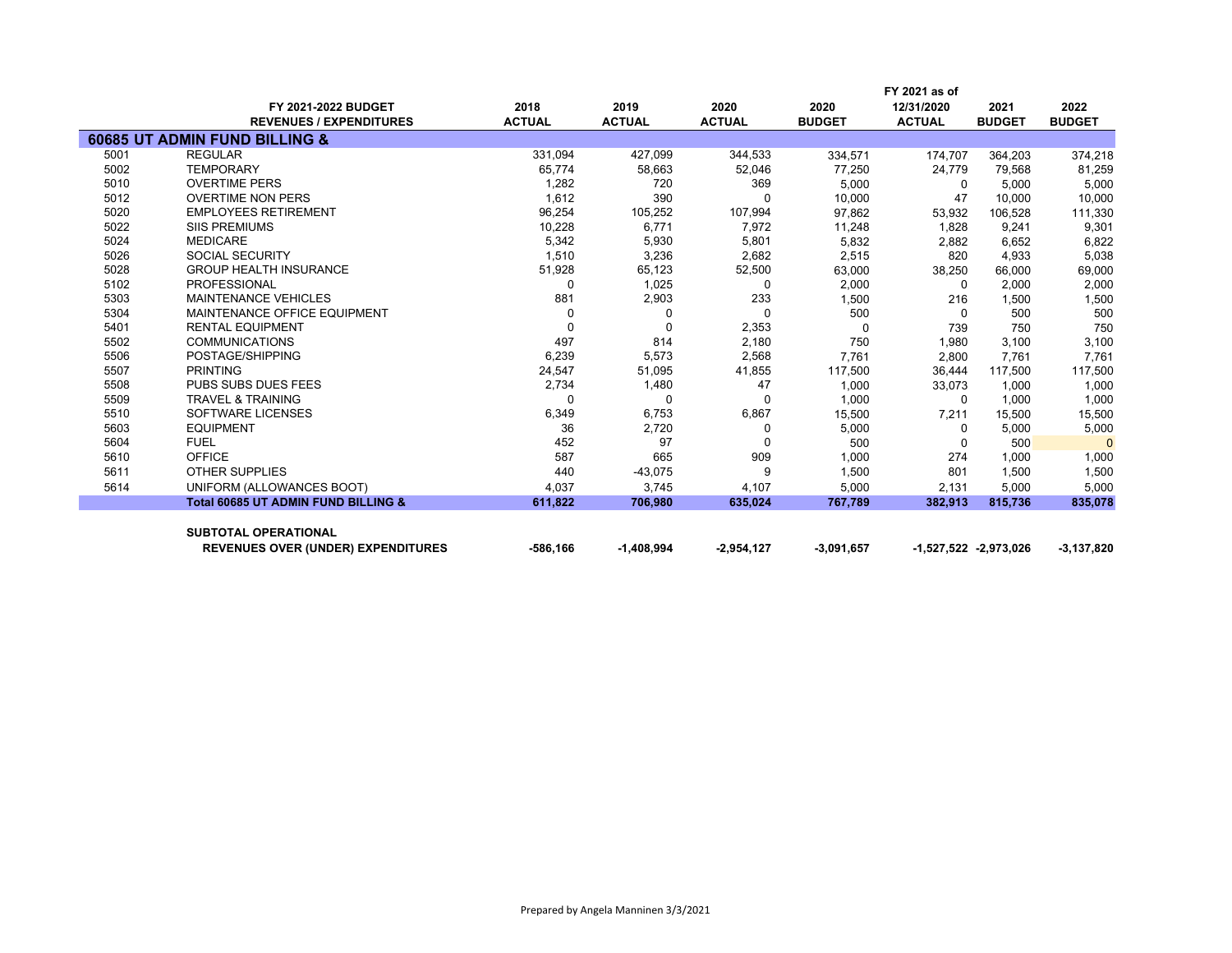|            |                                               |               |               |               |               | FY 2021 as of |                     |               |
|------------|-----------------------------------------------|---------------|---------------|---------------|---------------|---------------|---------------------|---------------|
|            | <b>FY 2021-2022 BUDGET</b>                    | 2018          | 2019          | 2020          | 2020          | 12/31/2020    | 2021                | 2022          |
|            | <b>REVENUES / EXPENDITURES</b>                | <b>ACTUAL</b> | <b>ACTUAL</b> | <b>ACTUAL</b> | <b>BUDGET</b> | <b>ACTUAL</b> | <b>BUDGET</b>       | <b>BUDGET</b> |
|            | <b>60900 UT CAPITAL PROJECTS</b>              |               |               |               |               |               |                     |               |
| 5902 U1901 | CITY SHOP UTIL ADM BLDG REFURB                | 0             | 42,982        | 606           | 57.018        | 27,602        | 56,412              |               |
| 5902 U1902 | CITY SHOPS UTIL ADM COVERED PR                |               | 0             |               | 5,000         | 0             | 5,000               |               |
| 5903       | <b>VEHICLES</b>                               | 900,242       | 467,752       |               |               |               | 0                   |               |
| 5904       | <b>EQUIPMENT</b>                              | 0             | 0             |               |               |               | 0                   |               |
| 5905       | <b>IMPR OTHER THAN BUILDINGS</b>              | $-1,201,060$  | $-569,526$    |               |               |               | 0                   |               |
| 5905 E1802 | AZ ST RECON PRJT-UTILITIES                    | 349,225       | 0             |               |               |               | 0                   |               |
| 5905 PW181 | <b>IMPR OTHER THAN BUILDINGS</b>              | 4,500         | O             |               |               |               | 0                   |               |
| 5905 PW182 | <b>City Shops Generator</b>                   | 0             | 58,792        |               |               |               | <sup>0</sup>        |               |
|            | <b>Total 60900 UT CAPITAL PROJECTS</b>        | 52,907        | $\bf{0}$      | 606           | 62,018        | 27,602        | 61,412              | $\mathbf{0}$  |
|            |                                               |               |               |               |               |               |                     |               |
|            | <b>60685 UT ADMIN FUND DEPRECIATION</b>       |               |               |               |               |               |                     |               |
| 5970       | <b>DEPRECIATION</b>                           | 3,528         | 294           | 0             | 500           | 0             | 500                 | 0             |
|            | <b>Total 60685 UT ADMIN FUND DEPRECIATION</b> | 3.528         | 294           | $\bf{0}$      | 500           | $\mathbf{0}$  | 500                 | $\mathbf{0}$  |
|            |                                               |               |               |               |               |               |                     |               |
|            | <b>60049 UT ADMIN OTHER FINANCIN</b>          |               |               |               |               |               |                     |               |
| 4902       | <b>TRANSFERS IN FROM UTILITY FUNDS</b>        | 1,500,000     | 3,212,248     | 3,412,211     | 3,486,396     | 1,486,763     | 2,973,526           | 3,137,820     |
| 4910       | USE OF FUND BALANCE                           | n             | 0             | n             | $-394.500$    |               | 0                   | $\Omega$      |
|            | <b>Total 60049 UT ADMIN OTHER FINANCIN</b>    | 1,500,000     | 3,212,248     | 3,412,211     | 3,091,896     |               | 1,486,763 2,973,526 | 3,137,820     |
|            |                                               |               |               |               |               |               |                     |               |
|            | <b>60980 UT ADMIN TRANSFER OUT</b>            |               |               |               |               |               |                     |               |
| 5975       | <b>TRANSFERS OUT</b>                          | 1,025,004     | 1,025,000     | 0             | 0             | 0             | 0                   | 0             |
|            | <b>Total 60980 UT ADMIN TRANSFER OUT</b>      | 1,025,004     | 1,025,000     | $\bf{0}$      | $\mathbf{0}$  | $\mathbf{0}$  | $\mathbf{0}$        | $\mathbf{0}$  |
|            |                                               |               |               |               |               |               |                     |               |
|            | <b>REVENUES OVER (UNDER) EXPENDITURES</b>     | $-167,605$    | 777,960       | 457,478       | $-62,278$     | $-68,361$     | $-61,412$           | 0             |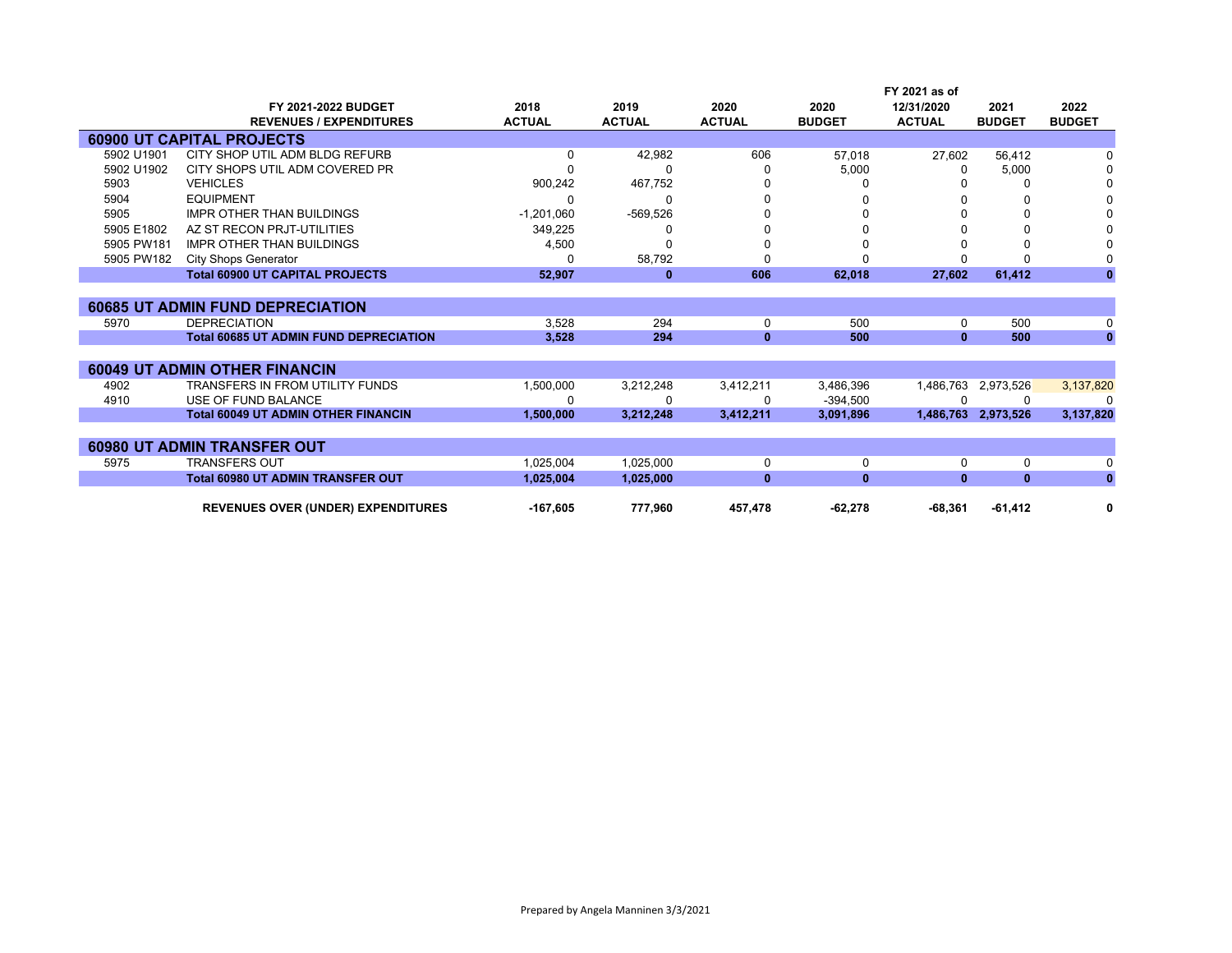|      | FY 2021 as of                                     |               |               |               |               |               |               |               |
|------|---------------------------------------------------|---------------|---------------|---------------|---------------|---------------|---------------|---------------|
|      | <b>FY 2021-2022 BUDGET</b>                        | 2018          | 2019          | 2020          | 2020          | 12/31/2020    | 2021          | 2022          |
|      | <b>REVENUES / EXPENDITURES</b>                    | <b>ACTUAL</b> | <b>ACTUAL</b> | <b>ACTUAL</b> | <b>BUDGET</b> | <b>ACTUAL</b> | <b>BUDGET</b> | <b>BUDGET</b> |
|      | <b>61 ELECTRIC FUND</b>                           |               |               |               |               |               |               |               |
|      | <b>61044 ELECT FUND CHARGE FOR SERVICES</b>       |               |               |               |               |               |               |               |
| 4425 | UTILITY CHARGES                                   | $\Omega$      |               | 50            | 0             |               | <sup>0</sup>  |               |
| 4426 | <b>ELECTRIC CHARGES</b>                           | 16,082,505    | 16,511,201    | 16,693,384    | 17,000,000    | 8,382,033     | 16,500,000    | 16,187,200    |
| 4428 | ELECTRICAL HOOK-UP FEES                           | 120,750       | 194,750       | 154,608       | 20,000        | 102,993       | 80,000        | 210,000       |
|      | <b>Total 61044 ELECT FUND CHARGE FOR SERVICES</b> | 16,203,255    | 16,705,951    | 16,848,041    | 17,020,000    | 8,485,025     | 16,580,000    | 16,397,200    |
|      |                                                   |               |               |               |               |               |               |               |
|      | <b>61047 ELECT FUND MISCELLANEOUS</b>             |               |               |               |               |               |               |               |
| 4700 | MISCELLANEOUS REVENUE                             | 0             | $-73.112$     | 13,548        | 0             | 11,086        | 0             |               |
| 4712 | <b>INTEREST INCOME</b>                            | $\Omega$      | 185           | 167,851       | 0             | 55.661        |               | 0             |
| 4713 | FAIR MARKET VALUE ADJUSTMENT                      | <sup>0</sup>  |               | 69.228        | <sup>0</sup>  | $-14,907$     |               | 0             |
| 4714 | <b>PENALTIES</b>                                  | 131,841       | 133,238       | 90,993        | 145,000       | 317           | 65,000        |               |
| 4760 | CASH - OVER/SHORT                                 | 0             | $-623$        | $-23$         |               | $-581$        |               |               |
| 4780 | SALES OF FIXED ASSETS                             | <sup>0</sup>  | 19,475        | 5,320         | <sup>0</sup>  | 12,160        |               |               |
|      | <b>Total 61047 ELECT FUND MISCELLANEOUS</b>       | 131,841       | 79,164        | 346,916       | 145,000       | 63,736        | 65,000        |               |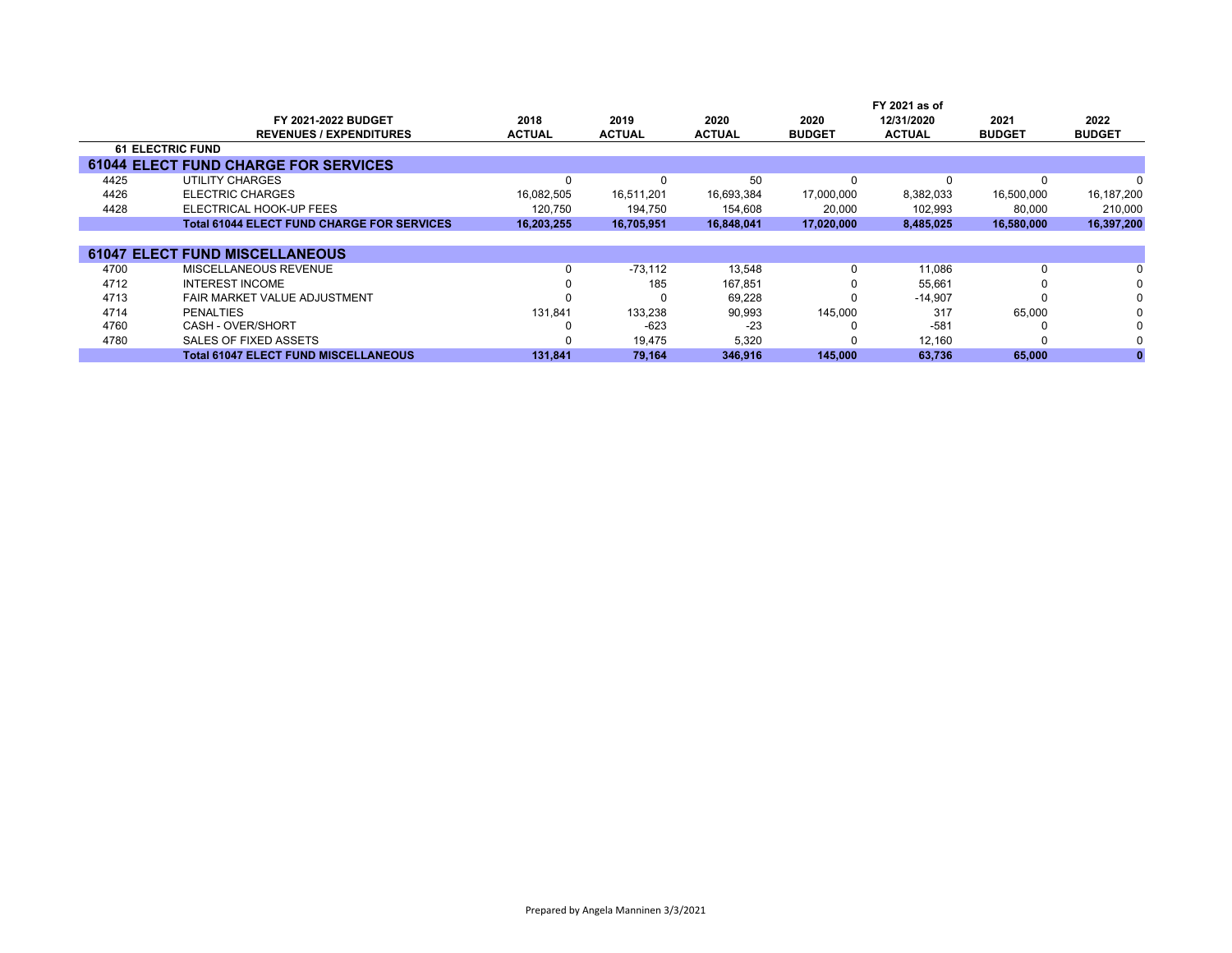|      | FY 2021 as of                                  |               |               |               |               |               |               |               |
|------|------------------------------------------------|---------------|---------------|---------------|---------------|---------------|---------------|---------------|
|      | FY 2021-2022 BUDGET                            | 2018          | 2019          | 2020          | 2020          | 12/31/2020    | 2021          | 2022          |
|      | <b>REVENUES / EXPENDITURES</b>                 | <b>ACTUAL</b> | <b>ACTUAL</b> | <b>ACTUAL</b> | <b>BUDGET</b> | <b>ACTUAL</b> | <b>BUDGET</b> | <b>BUDGET</b> |
|      | <b>61650 ELECT FUND ELECTRIC CHARGES</b>       |               |               |               |               |               |               |               |
| 5001 | <b>REGULAR</b>                                 | 996.761       | 987.919       | 987.125       | 1,104,667     | 471.678       | 1,134,809     | 1,432,935     |
| 5010 | <b>OVERTIME PERS</b>                           | 44,004        | 49,372        | 47,934        | 50,000        | 36,112        | 50,000        | 50,000        |
| 5012 | <b>OVERTIME NON PERS</b>                       | 69,898        | 134,278       | 124,532       | 55,000        | 60,542        | 110,000       | 110,000       |
| 5018 | <b>COMPENSATED ABSENCES</b>                    | $\Omega$      | $-100,708$    | 129,029       | 0             | $\Omega$      | 0             | $\Omega$      |
| 5020 | <b>EMPLOYEES RETIREMENT</b>                    | 272,820       | 213,112       | 559,875       | 323,115       | 141,293       | 331,932       | 402,498       |
| 5022 | <b>SIIS PREMIUMS</b>                           | 19,025        | 9,659         | 13,357        | 23,474        | 239           | 40,217        | 51,012        |
| 5024 | <b>MEDICARE</b>                                | 15,190        | 17,470        | 16,916        | 17,456        | 8,150         | 18,701        | 23,098        |
| 5028 | <b>GROUP HEALTH INSURANCE</b>                  | 104,578       | 127,755       | 102,900       | 138,600       | 68,861        | 144,540       | 164,910       |
| 5032 | OTHER EMPLOYEE BENEFITS                        | $-7,818$      | $-1,155$      | 3,854         | 2,407         | $\Omega$      | 0             | 4,000         |
| 5102 | PROFESSIONAL                                   | 60,112        | 71,957        | 50,223        | 60,000        | 19,618        | 50,000        | 150,000       |
| 5103 | <b>OTHER</b>                                   | 1,758         | 373           | $\Omega$      | $\mathbf 0$   | $\Omega$      | 0             | 0             |
| 5104 | <b>TECHNICAL</b>                               | $\Omega$      | $\Omega$      | 165,807       | 200,000       | 8,351         | 50,000        | 100,000       |
| 5204 | <b>SOLID WASTES SERVICES</b>                   | 2,855         | 6,082         | 4,936         | 4,130         | 2,335         | 4,130         | 4,130         |
| 5301 | <b>MAINTENANCE FACILITIES</b>                  | 636,641       | 673,126       | 396,481       | 790,731       | 116,450       | 640,000       | 640,000       |
| 5302 | <b>MAINTENANCE EQUIPMENT</b>                   | 29,800        | 2,266         | 2,144         | 5,000         | $\Omega$      | $\Omega$      | $\Omega$      |
| 5303 | <b>MAINTENANCE VEHICLES</b>                    | 64,460        | 33,848        | 52,493        | 36,012        | 8,516         | 28,800        | 28,800        |
| 5401 | <b>RENTAL EQUIPMENT</b>                        |               | 865           | 2,898         | 8,000         | 4,850         | 8,000         | 8,000         |
| 5403 | <b>VERF EXPENSE</b>                            |               | U             | $\Omega$      | U             | <sup>0</sup>  | 108,133       | $\Omega$      |
| 5502 | <b>COMMUNICATIONS</b>                          | 14,634        | 14,552        | 14,354        | 12,000        | 5,606         | 15,000        | 15,000        |
| 5504 | ELECTRICITY (UTILITY ONLY)                     | 6,544,455     | 5,450,586     | 5,687,008     | 6,200,000     | 3,303,077     | 6,000,000     | 6,000,000     |
| 5506 | POSTAGE/SHIPPING                               | 2,209         | 976           | 710           | 1,000         | 476           | 1,000         | 1,000         |
| 5507 | <b>PRINTING</b>                                | <sup>0</sup>  | <sup>0</sup>  | 8,828         | 7,200         | 4,090         | 9,000         | 9,000         |
| 5508 | PUBS SUBS DUES FEES                            | 10,674        | 7,125         | 8,455         | 15,082        | 9             | 10,000        | 10,000        |
| 5509 | <b>TRAVEL &amp; TRAINING</b>                   | 4,230         | 1,454         | 1.719         | 12,000        |               | 10,000        | 10,000        |
| 5510 | <b>SOFTWARE LICENSES</b>                       | 8,750         | 5,968         | 6,894         | 20,232        | 6,507         | 15,000        | 15,000        |
| 5603 | <b>EQUIPMENT</b>                               | 42,970        | 69,179        | 6             | 12,449        | $\Omega$      | 12,449        | 12,449        |
| 5604 | <b>FUEL</b>                                    | 10,768        | 11,070        | 15,687        | 9,000         | 5,089         | 13,000        | 13,000        |
| 5609 | <b>NATURAL GAS</b>                             | $\Omega$      | $\Omega$      |               | 440           | <sup>0</sup>  | $\Omega$      | $\Omega$      |
| 5610 | <b>OFFICE</b>                                  | 2,827         | 2,061         |               | 2,000         | 69            | 2,000         | 2,000         |
| 5614 | UNIFORM (ALLOWANCES BOOT)                      | 20,999        | 26,228        | 22,502        | 20,000        | 11,734        | 23,000        | 23,000        |
| 5904 | <b>EQUIPMENT</b>                               | 267,289       | 147,758       | 280,231       | 311,347       | 27,149        | 200,913       | 200,000       |
|      | <b>Total 61650 ELECT FUND ELECTRIC CHARGES</b> | 9,239,888     | 7,963,176     | 8,706,897     | 9,441,342     | 4,310,798     | 9,030,624     | 9,479,832     |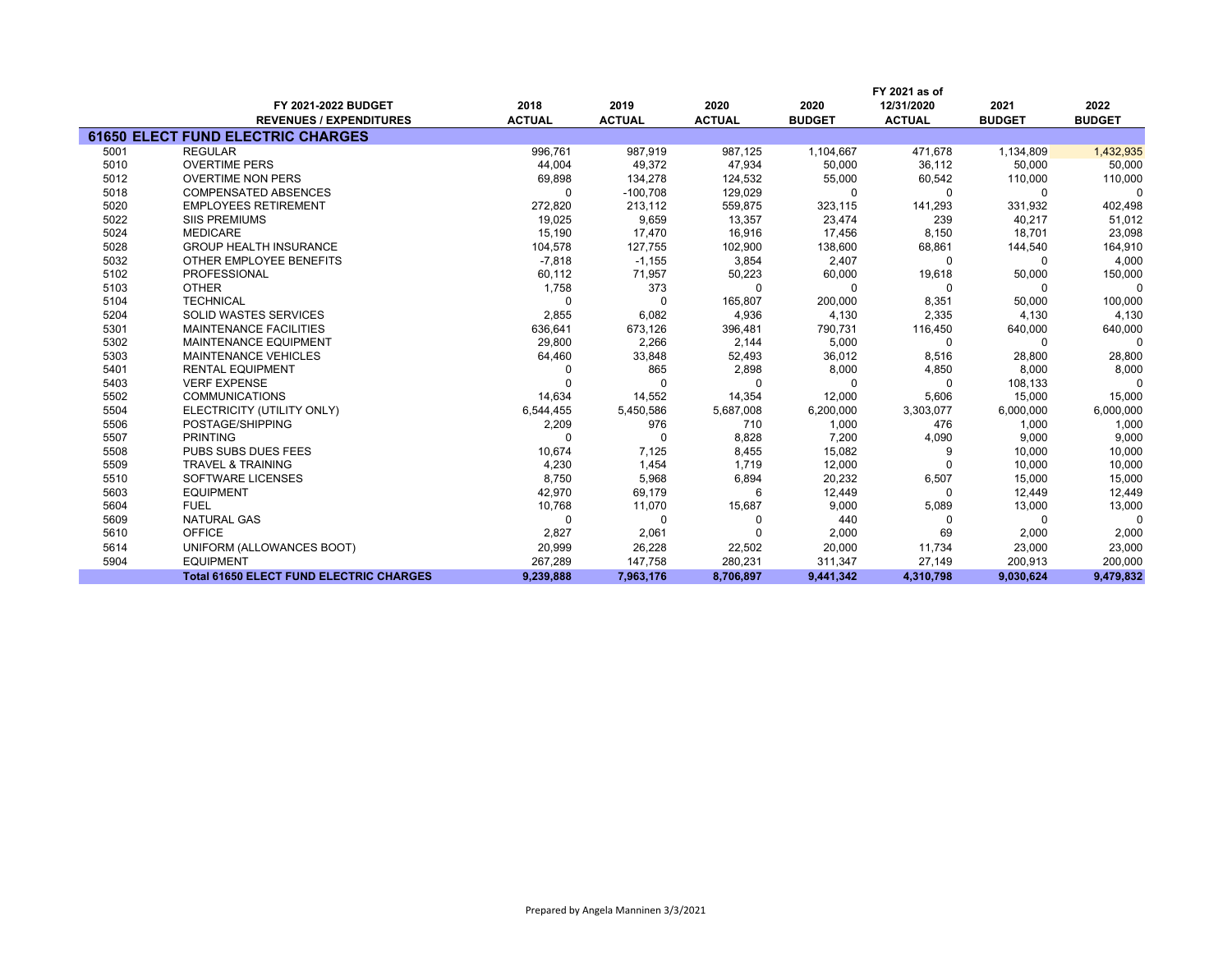|      | FY 2021 as of                                                            |               |               |               |               |               |               |               |
|------|--------------------------------------------------------------------------|---------------|---------------|---------------|---------------|---------------|---------------|---------------|
|      | <b>FY 2021-2022 BUDGET</b>                                               | 2018          | 2019          | 2020          | 2020          | 12/31/2020    | 2021          | 2022          |
|      | <b>REVENUES / EXPENDITURES</b>                                           | <b>ACTUAL</b> | <b>ACTUAL</b> | <b>ACTUAL</b> | <b>BUDGET</b> | <b>ACTUAL</b> | <b>BUDGET</b> | <b>BUDGET</b> |
|      | <b>61655 ELECT FUND NON ELECTRIC</b>                                     |               |               |               |               |               |               |               |
| 5001 | <b>REGULAR</b>                                                           | 0             | 106,466       | 309           | O             |               | 5,095         | 26,178        |
| 5018 | <b>COMPENSATED ABSENCES</b>                                              |               |               | 8,064         |               |               |               |               |
| 5020 | <b>EMPLOYEES RETIREMENT</b>                                              | 0             | 26,279        | 121           |               |               | 1,490         | 7,788         |
| 5022 | <b>SIIS PREMIUMS</b>                                                     | ŋ             | 905           |               |               |               | 181           | 932           |
| 5024 | MEDICARE                                                                 | 1,000         | 1,542         |               |               |               | 75            | 380           |
| 5028 | <b>GROUP HEALTH INSURANCE</b>                                            | 0             | 11,448        |               |               |               | 660           | 3,450         |
| 5301 | <b>MAINTENANCE FACILITIES</b>                                            | 0             | 182,470       | 117,130       | 302,696       | 11,823        | 150,000       | 150,000       |
| 5302 | <b>MAINTENANCE EQUIPMENT</b>                                             | 735           | 40,587        | 5,346         | 7,073         | 7,555         | 32,000        | 32,000        |
| 5303 | <b>MAINTENANCE VEHICLES</b>                                              | 177,012       | 357           |               |               |               |               |               |
| 5502 | <b>COMMUNICATIONS</b>                                                    | 0             | 225           |               |               |               |               |               |
|      | <b>Total 61655 ELECT FUND NON ELECTRIC</b>                               | 178,747       | 370,278       | 130,979       | 309,769       | 19,378        | 189,501       | 220,727       |
|      | <b>61685 ELECT FUND BILLING COLLECTIONS</b>                              |               |               |               |               |               |               |               |
| 5018 | <b>COMPENSATED ABSENCES</b>                                              | 0             | 106,466       | 64,515        | $\Omega$      |               | 0             |               |
| 5303 | <b>MAINTENANCE VEHICLES</b>                                              | 0             |               | 116           |               |               |               |               |
|      | <b>Total 61685 ELECT FUND BILLING COLL</b>                               | $\mathbf{0}$  | 106,466       | 64,630        | $\mathbf{0}$  | $\bf{0}$      | $\mathbf{0}$  |               |
|      | <b>SUBTOTAL OPERATIONAL</b><br><b>REVENUES OVER (UNDER) EXPENDITURES</b> | 6,916,462     | 8,345,195     | 8,292,452     | 7,413,889     | 4,218,585     | 7,424,875     | 6,696,641     |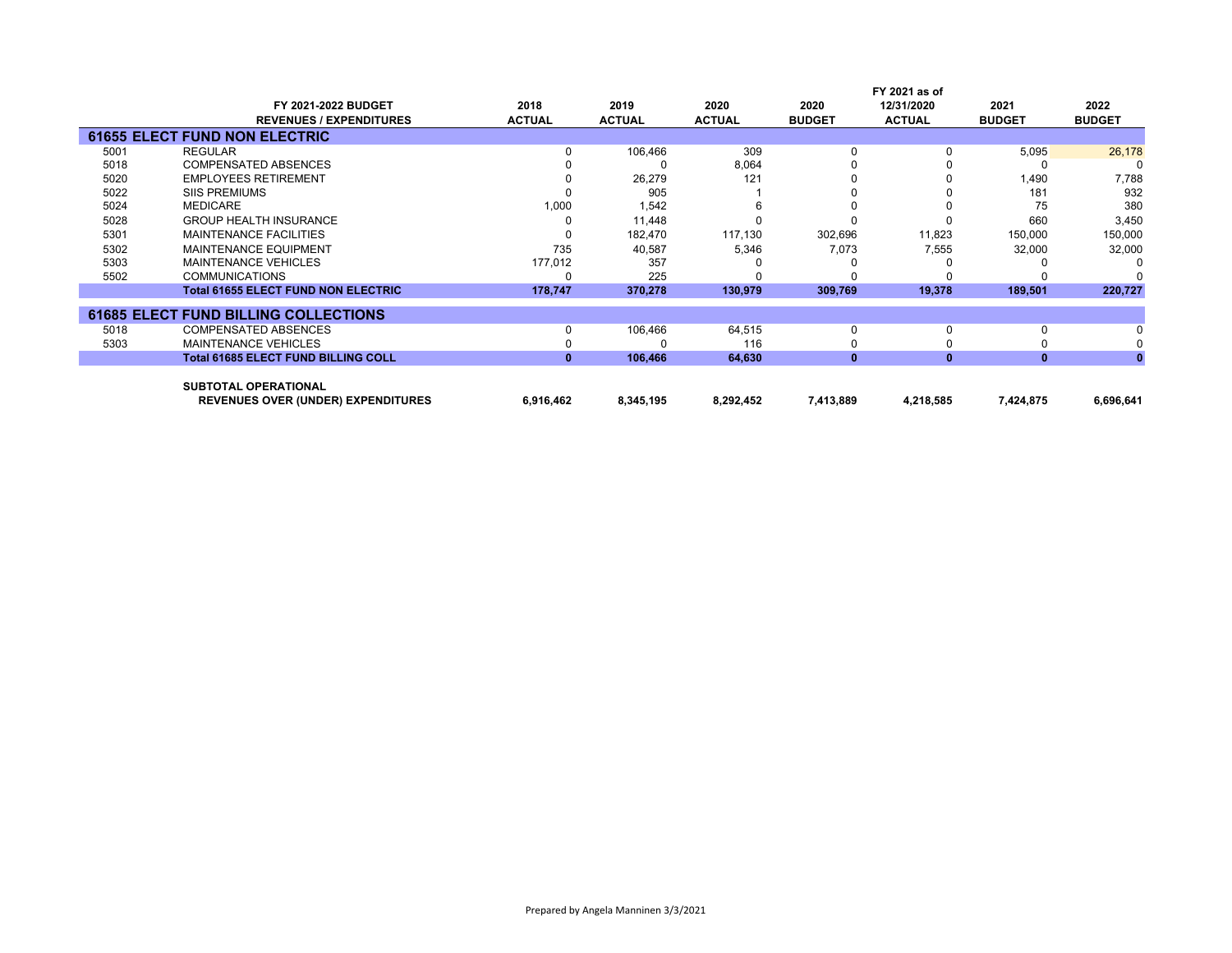|            |                                       |               |               |               |               | FY 2021 as of |               |               |
|------------|---------------------------------------|---------------|---------------|---------------|---------------|---------------|---------------|---------------|
|            | FY 2021-2022 BUDGET                   | 2018          | 2019          | 2020          | 2020          | 12/31/2020    | 2021          | 2022          |
|            | <b>REVENUES / EXPENDITURES</b>        | <b>ACTUAL</b> | <b>ACTUAL</b> | <b>ACTUAL</b> | <b>BUDGET</b> | <b>ACTUAL</b> | <b>BUDGET</b> | <b>BUDGET</b> |
|            | <b>61900 ELECT FUND CAPITAL</b>       |               |               |               |               |               |               |               |
| 5904       | <b>EQUIPMENT</b>                      | $\mathbf 0$   | $\mathbf 0$   | 217,352       | 217,370       | $\Omega$      | $\Omega$      |               |
| 5904 E2012 | <b>EQUIPMENT FORKLIFT</b>             | $\mathbf 0$   | $\Omega$      | 0             | 175,282       | 0             | 175,282       |               |
| 5905       | <b>IMPR OTHER THAN BUILDINGS</b>      | $-3,216,423$  | $-4,806,728$  | $\Omega$      | $\Omega$      | O             |               |               |
| 5905 E1802 | ARIZONA ST RECONST PROJECT            | $\Omega$      | 288,198       | O             | $\Omega$      | O             |               |               |
| 5905 E1809 | <b>4KV OVERHEAD LINE INSULATOR</b>    | $\Omega$      | 86,807        | $\Omega$      | $\Omega$      | $\Omega$      |               |               |
| 5905 E1901 | FEEDER 63 TO SUBSTATION 3 TIE         |               | 147,940       | $\Omega$      | 252,060       | $\Omega$      | 252,060       |               |
| 5905 E1902 | FEEDER 53 REPLACEMENT                 | $\Omega$      | 323,712       | $\Omega$      | 176,288       | $\Omega$      | 176,288       |               |
| 5905 E1903 | FEEDERS ON AVE G & NEW MEXICO         | $\Omega$      | 669,153       | 166,429       | 205,847       | $\Omega$      | $\Omega$      |               |
| 5905 E1904 | FEEDERS ON AZ, NV TO UTAH             | $\Omega$      | 228,045       | 0             | $\mathbf 0$   | $\Omega$      | $\Omega$      |               |
| 5905 E1905 | FEEDER 64-TEMPLE ROCK REROUTE         | $\Omega$      | 55,869        | O             | 94,131        | $\Omega$      | 94,131        |               |
| 5905 E1906 | DISTRIBUTION IMPROVEMNT AT LAN        | $\Omega$      | 8,319         | 0             | 0             | $\Omega$      | $\Omega$      |               |
| 5905 E1907 | <b>SUBSTATION IMPROVEMENTS</b>        | $\Omega$      | 43,586        | 0             | 26,414        | O             | 26,414        |               |
| 5905 E1908 | <b>GINGERWOOD SERVICES</b>            | $\Omega$      | 797,924       | $\Omega$      | $\Omega$      | ŋ             | $\Omega$      |               |
| 5905 E1909 | 4KV OVERHEAD LINE INSULATOR, T        | $\Omega$      | 952,176       | 619,880       | 1,437,824     | 595,187       | 2,017,945     | 1,200,000     |
| 5905 E1910 | <b>DISTRIBUTION MAPPING</b>           | $\Omega$      | $\Omega$      | $\Omega$      | $\Omega$      | $\Omega$      | $\Omega$      |               |
| 5905 E1911 | 69KV TRANSMISSION LOOP                | $\Omega$      | 260           | 2,820,267     | 4,098,508     | 1,165,916     | 1,278,241     |               |
| 5905 E2001 | BC TAP TO BUCHANAN OVERHEAD LI        | $\Omega$      | $\Omega$      | 207,558       | 3,850,000     | 0             | 9,592,442     |               |
| 5905 E2009 | <b>Capital Equipment Purchase</b>     |               | $\Omega$      | 311,963       | 750,000       | 334,215       | 438,038       |               |
| 5905 E2010 | <b>Claremont Conversion</b>           |               |               | 124,963       | 500,000       | 24,736        | 375,037       |               |
| 5905 E2011 | Substation 5 Reclosure Replace        |               |               | 84,908        | 90,000        | 0             | 5,092         |               |
| 5905 E2101 | SAN FELIPE - MENDOTA FEEDER           |               |               | 0             | $\Omega$      | $\Omega$      | 500,000       | 1,400,000     |
| 5905 E2102 | <b>CIRCUIT 45-61-62 TIE</b>           |               |               | $\Omega$      |               | $\Omega$      | 1,100,000     |               |
| 5905 E2103 | CIRCUIT 63-64 TIE                     |               |               |               |               | $\Omega$      | 100,000       | 300,000       |
| 5905 E2104 | UNDERGROUND CABLE REPLACEMENTS        |               |               |               |               | $\Omega$      | $\Omega$      |               |
| 5905 E2105 | POLE REPLACEMENT PROGRAM              |               |               | $\Omega$      |               | 97,330        | 450,000       | 450,000       |
| 5905 UE143 | 69kV TRANSMISSION LOOP                | 42,274        |               | $\Omega$      |               | $\Omega$      |               |               |
| 5905 UE151 | <b>CLAREMONT</b>                      | $\Omega$      |               | $\Omega$      |               | $\Omega$      | $\Omega$      |               |
| 5905 UE161 | BC TAP TRANSFORMER/BREAKER            | 1,501,361     | 267,929       | 544,347       | 864,422       | 4,221         | 320,075       |               |
| 5905 UE171 | UNDERGOUND DIST UTAH ST               | 84            | $\Omega$      | 0             | $\Omega$      | $\Omega$      | $\Omega$      |               |
| 5905 UE172 | FEEDER ALONG ARIZONA ST               | 31,233        | $\Omega$      | $\Omega$      |               | O             |               |               |
| 5905 UE173 | ARC FLASH STUDY                       |               | 4,892         |               |               | ŋ             |               |               |
| 5905 UE174 | POLE ATTACHMENT STUDY                 | $\mathbf 0$   | $\Omega$      | $\Omega$      |               |               |               |               |
| 5905 UE175 | IMPR OTHER THAN BUILDINGS             | 302,804       | $\Omega$      | $\Omega$      |               | O             |               |               |
| 5905 UE176 | IMPR OTHER THAN BUILDINGS             | 568           |               | $\Omega$      | ŋ             | ŋ             |               |               |
| 5905 UE181 | US 93 FEEDER REPLACEMENT-ELECT        | 117,798       | 298,512       | $\Omega$      | $\Omega$      | $\Omega$      |               |               |
| 5905 UE182 | Feeder AZ from Sub 1 to NV Way        | 0             | $\Omega$      | $\Omega$      | 1,156,555     | $\Omega$      | 2,056,555     |               |
| 5905 UE183 | <b>METER REPLACEMENTS</b>             | 789,238       | 100,565       | O             | 110,198       | O             | 110,198       |               |
| 5905 UE184 | GINGERWOOD PH1 PEDESTAL REPLAC        | 431,065       | 537,733       | 0             | $\Omega$      | $\Omega$      | $\Omega$      |               |
| 5905 E2201 | <b>SUBSTATION 3 REBUILD</b>           | $\Omega$      | $\Omega$      | 0             |               | O             |               | 500,000       |
| 5905 E2202 | FEEDER 14-24 TIE REPLACEMENT          | $\Omega$      | n             | $\Omega$      | n             | ŋ             | $\Omega$      | 400,000       |
|            | <b>Total 61900 ELECT FUND CAPITAL</b> | $\mathbf{0}$  | 4,892         | 5,097,667     | 14,004,899    | 2,221,603     | 19,067,796    | 4,250,000     |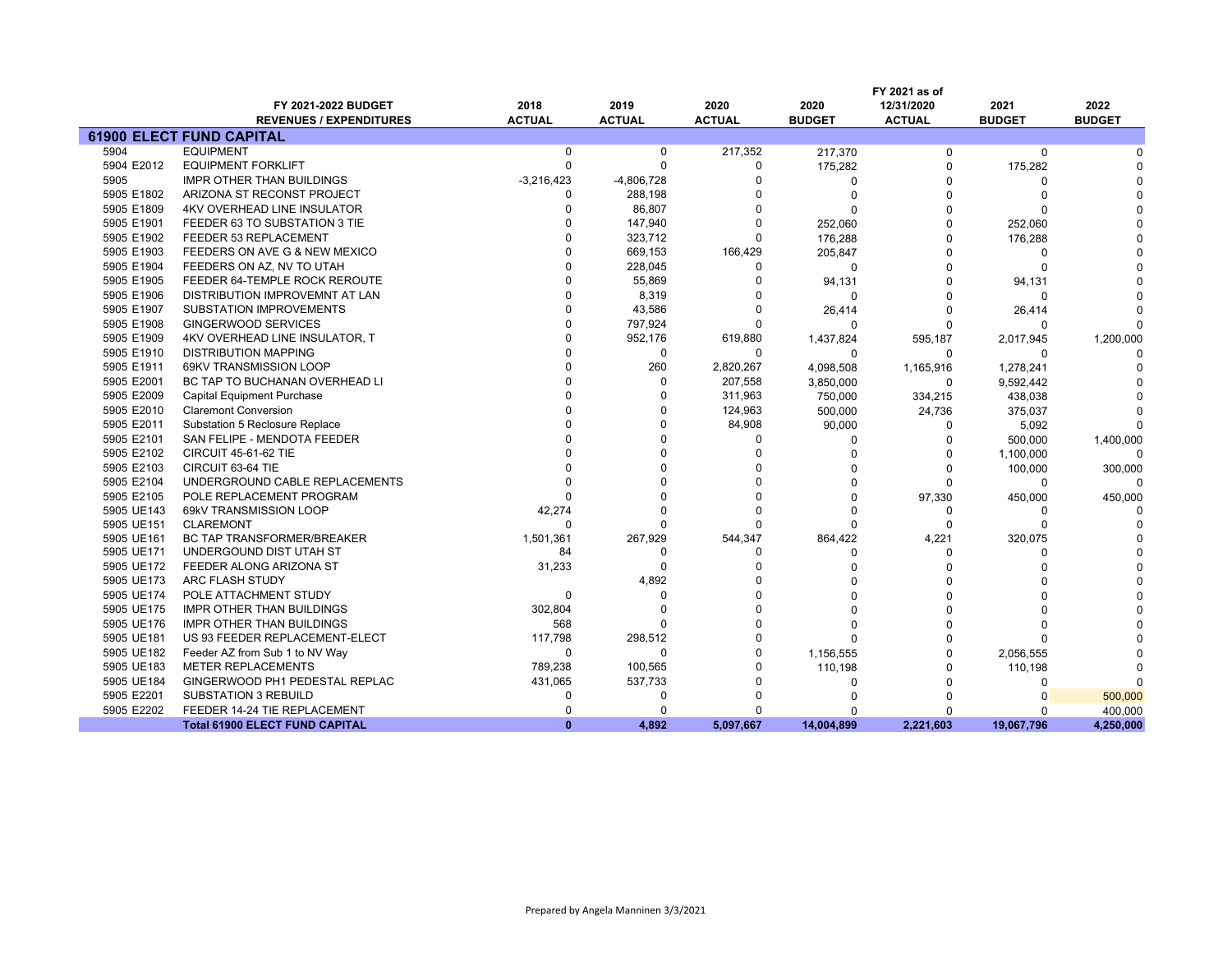|            |                                             |               |               |               |               | FY 2021 as of |               |               |
|------------|---------------------------------------------|---------------|---------------|---------------|---------------|---------------|---------------|---------------|
|            | FY 2021-2022 BUDGET                         | 2018          | 2019          | 2020          | 2020          | 12/31/2020    | 2021          | 2022          |
|            | <b>REVENUES / EXPENDITURES</b>              | <b>ACTUAL</b> | <b>ACTUAL</b> | <b>ACTUAL</b> | <b>BUDGET</b> | <b>ACTUAL</b> | <b>BUDGET</b> | <b>BUDGET</b> |
|            | <b>61650 ELECT FUND DEPRECIATION</b>        |               |               |               |               |               |               |               |
| 5950       | <b>CONTRA CAPITAL OUTLAY</b>                |               | 0             | $-5,026,595$  | 0             |               | $\Omega$      |               |
| 5970       | <b>DEPRECIATION</b>                         | 717,025       | 850,865       | 1,061,046     | 900,000       |               | 900,000       | 1,100,000     |
|            | <b>Total 61650 ELECT FUND DEPRECIATION</b>  | 717,025       | 850,865       | $-3,965,549$  | 900,000       | $\bf{0}$      | 900,000       | 1,100,000     |
|            |                                             |               |               |               |               |               |               |               |
|            | <b>61049 ELECT FUND OTHER FINANCE</b>       |               |               |               |               |               |               |               |
| 4902       | TRANSFERS IN VOTER APPROVED CAPITAL FUNDING |               | 500,000       | 0             | 0             |               | 1,900,000     | 600,000       |
| 4902 E1907 | TRANSFERS IN VOTER APPROVED CAPITAL FUNDING |               |               | 90,000        | 90,000        |               |               |               |
| 4902 E2001 | TRANSFERS IN VOTER APPROVED CAPITAL FUNDING |               |               | 250,000       | 250,000       |               |               |               |
| 4902 E2009 | TRANSFERS IN VOTER APPROVED CAPITAL FUNDING |               |               | 750,000       | 750,000       |               |               |               |
| 4902 E2010 | TRANSFERS IN VOTER APPROVED CAPITAL FUNDING |               |               | 500,000       | 500,000       |               |               |               |
| 4902 E1909 | <b>TRANSFERS IN</b>                         |               |               |               |               | 1,200,000     |               |               |
| 4902 E2101 | TRANSFERS IN VA San Felipe - M              |               |               |               |               | 500,000       |               |               |
| 4902 E2102 | TRANSFERS IN VA Circuit 45-61-              |               |               |               |               | 200,000       |               |               |
| 4910       | USE OF FUND BALANCE                         |               |               |               | 2,329,280     |               | 3,469,122     | n             |
|            | <b>Total 61049 ELECT FUND OTHER FINANCE</b> | $\mathbf{0}$  | 500,000       | 1,590,000     | 3,919,280     | 1,900,000     | 5,369,122     | 600,000       |
|            |                                             |               |               |               |               |               |               |               |
|            | <b>61980 EF RESERVE TXFR</b>                |               |               |               |               |               |               |               |
| 5975       | TRANSFERS OUT TO ADMIN FUND                 | 0             | 1,969,528     | 1,987,246     | 1,987,246     | 847,455       | 1,694,910     | 1,788,558     |
|            | <b>Total 61980 EF RESERVE TXFR</b>          | $\mathbf{0}$  | 1,969,528     | 1,987,246     | 1.987.246     | 847,455       | 1,694,910     | 1,788,558     |
|            | <b>TOTAL</b>                                |               |               |               |               |               |               |               |
|            | <b>REVENUES OVER (UNDER) EXPENDITURES</b>   | 6,199,437     | 6,019,909     | 6,763,087     | $-5,558,976$  | 3,049,527     | $-8,868,709$  | 158,083       |
|            |                                             |               |               |               |               |               |               |               |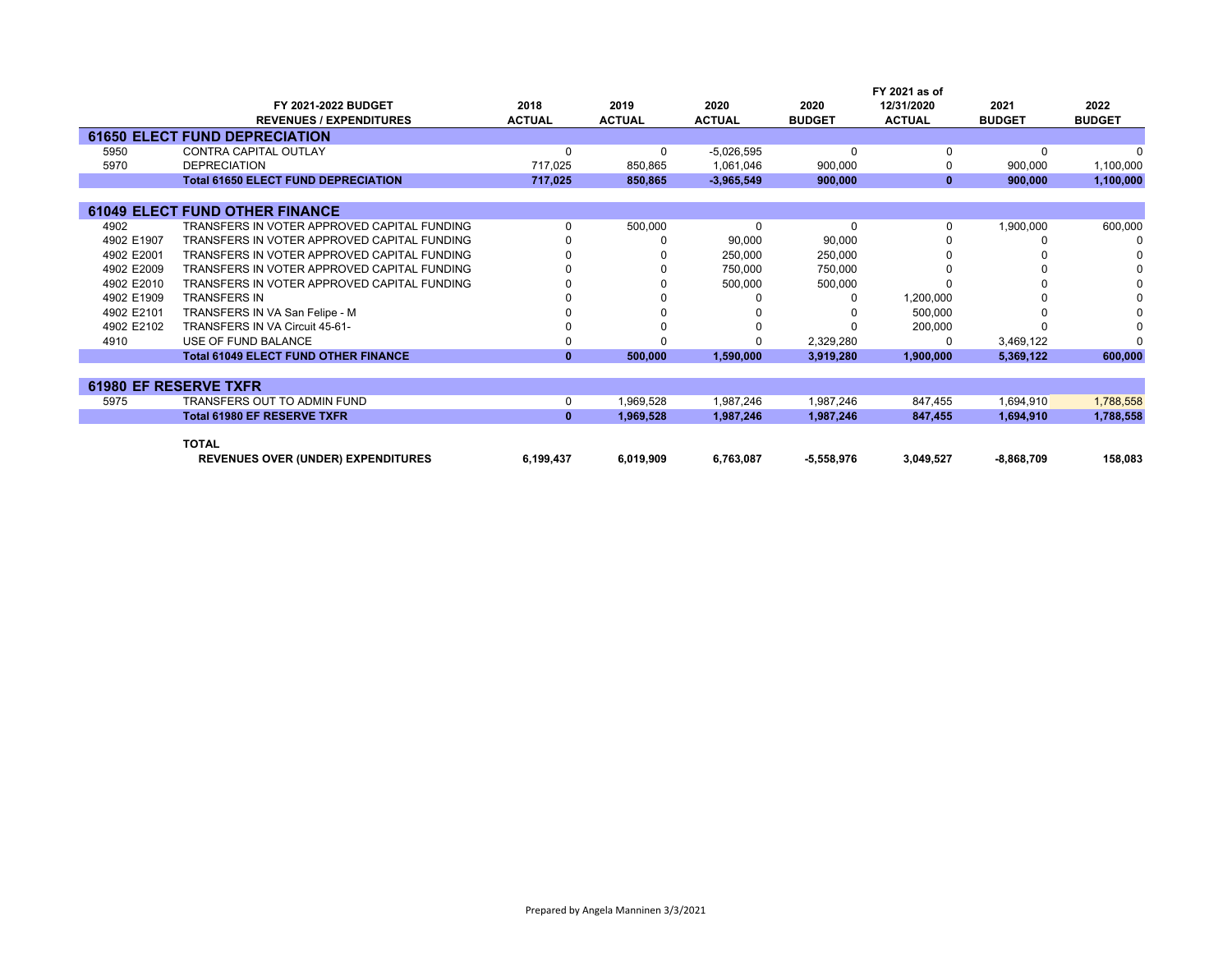|      | FY 2021-2022 BUDGET<br><b>REVENUES / EXPENDITURES</b> | 2018<br><b>ACTUAL</b> | 2019<br><b>ACTUAL</b> | 2020<br><b>ACTUAL</b> | 2020<br><b>BUDGET</b> | FY 2021 as of<br>12/31/2020<br><b>ACTUAL</b> | 2021<br><b>BUDGET</b> | 2022<br><b>BUDGET</b> |
|------|-------------------------------------------------------|-----------------------|-----------------------|-----------------------|-----------------------|----------------------------------------------|-----------------------|-----------------------|
|      | <b>62 WATER FUND</b>                                  |                       |                       |                       |                       |                                              |                       |                       |
|      | <b>62044 WF CHARGE FOR SERVICES</b>                   |                       |                       |                       |                       |                                              |                       |                       |
| 4430 | <b>WATER CHARGES</b>                                  | 9.628.741             | 11.087.664            | 11.522.719            | 9,700,000             | 5.901.194                                    | 9.700.000             | 9,644,200             |
| 4432 | WATER HOOK-UP FEES                                    | 305,599               | 459,252               | 322,728               | 55,620                | 134.100                                      | 255,620               | 255,600               |
| 4437 | <b>METER REPLACEMENT</b>                              |                       |                       | 185                   |                       |                                              |                       |                       |
| 4438 | METER REPLACEMENT LABOR                               |                       |                       | 110                   |                       |                                              |                       |                       |
|      | <b>Total 62044 WF CHARGE FOR SERVICES</b>             | 9,934,340             | 11.546.916            | 11.845.742            | 9,755,620             | 6,035,294                                    | 9,955,620             | 9,899,800             |
|      |                                                       |                       |                       |                       |                       |                                              |                       |                       |
|      | <b>62047 WF MISCELLANEOUS</b>                         |                       |                       |                       |                       |                                              |                       |                       |
| 4700 | MISCELLANEOUS REVENUE                                 |                       | 8,665                 |                       | 0                     |                                              |                       | $\Omega$              |
| 4712 | <b>INTEREST INCOME</b>                                |                       |                       | 169.182               |                       | 45.403                                       |                       | $\Omega$              |
| 4713 | FAIR MARKET VALUE ADJUSTMENT                          |                       |                       | 104,227               |                       | $-12,096$                                    |                       |                       |
| 4780 | SALES OF FIXED ASSETS                                 |                       | 40.850                | 16.150                |                       | 404                                          |                       | $\Omega$              |
|      | <b>Total 62047 WF MISCELLANEOUS</b>                   |                       | 49,515                | 289,559               |                       | 33,711                                       |                       |                       |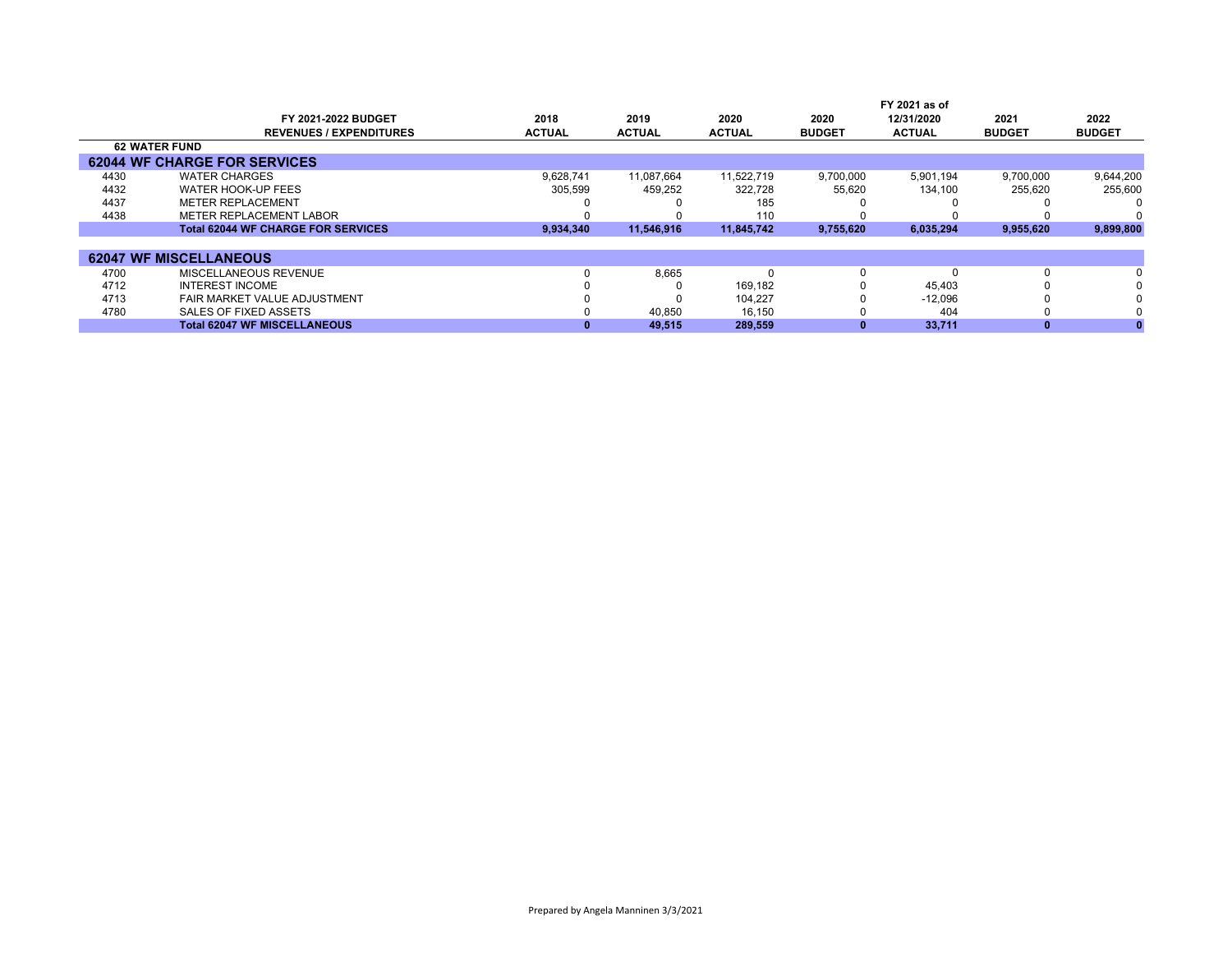|      |                                           | FY 2021 as of |               |               |               |               |               |               |  |  |  |
|------|-------------------------------------------|---------------|---------------|---------------|---------------|---------------|---------------|---------------|--|--|--|
|      | FY 2021-2022 BUDGET                       | 2018          | 2019          | 2020          | 2020          | 12/31/2020    | 2021          | 2022          |  |  |  |
|      | <b>REVENUES / EXPENDITURES</b>            | <b>ACTUAL</b> | <b>ACTUAL</b> | <b>ACTUAL</b> | <b>BUDGET</b> | <b>ACTUAL</b> | <b>BUDGET</b> | <b>BUDGET</b> |  |  |  |
|      | <b>62670 WF WATER CHARGES</b>             |               |               |               |               |               |               |               |  |  |  |
| 5001 | <b>REGULAR</b>                            | 418,832       | 590,123       | 475,998       | 429,032       | 227,336       | 473,197       | 584,113       |  |  |  |
| 5010 | <b>OVERTIME PERS</b>                      | 31,366        | 42,395        | 31,096        | 40,000        | 24,446        | 40,000        | 40,000        |  |  |  |
| 5012 | <b>OVERTIME NON PERS</b>                  | 4,452         | 4,680         | 2,292         | 0             | 3,634         |               |               |  |  |  |
| 5018 | <b>COMPENSATED ABSENCES</b>               | $\Omega$      | $\Omega$      | 106,198       | $\Omega$      | $\Omega$      |               | $\Omega$      |  |  |  |
| 5020 | <b>EMPLOYEES RETIREMENT</b>               | 115,511       | 108,482       | 247,177       | 125,492       | 72,669        | 138,410       | 155,924       |  |  |  |
| 5022 | <b>SIIS PREMIUMS</b>                      | 8,537         | 6,013         | 8,043         | 9,200         | 609           | 16,846        | 20,794        |  |  |  |
| 5024 | <b>MEDICARE</b>                           | 6,086         | 7,463         | 7,322         | 7,000         | 3,630         | 7,441         | 9,050         |  |  |  |
| 5028 | <b>GROUP HEALTH INSURANCE</b>             | 63,306        | 83,542        | 66,465        | 78,120        | 47,430        | 81,840        | 94,530        |  |  |  |
| 5032 | OTHER EMPLOYEE BENEFITS                   | $\Omega$      | $-637$        | 1,670         | $\Omega$      | 0             |               | $\Omega$      |  |  |  |
| 5102 | <b>PROFESSIONAL</b>                       | 2,300         | 1,455         | 11,965        | 2,000         | $\Omega$      | 10,000        | 10,000        |  |  |  |
| 5104 | <b>TECHNICAL</b>                          | $\Omega$      | $\Omega$      | 190,205       | 200,500       | 30,975        | 50,000        | 50,000        |  |  |  |
| 5204 | <b>SOLID WASTES SERVICES</b>              | 2,343         | 2,703         | 2,261         | 1.800         | 784           | 2,000         | 2,000         |  |  |  |
| 5301 | <b>MAINTENANCE FACILITIES</b>             | 106.617       | 146,067       | 26,422        | 199,595       | 7,724         | 144,833       | 160,000       |  |  |  |
| 5302 | <b>MAINTENANCE EQUIPMENT</b>              | 245,472       | 366,333       | 344,819       | 632,701       | 71,381        | 322,856       | 360,000       |  |  |  |
| 5303 | <b>MAINTENANCE VEHICLES</b>               | 10,251        | 14,444        | 22,056        | 25,000        | 12,844        | 20,000        | 20,000        |  |  |  |
| 5305 | MAINTENANCE GROUNDS                       | $\Omega$      | 0             | $\Omega$      | 2,000         | 0             |               | <sup>0</sup>  |  |  |  |
| 5403 | <b>VERF EXPENSE</b>                       | $\Omega$      | $\Omega$      |               | $\Omega$      | $\Omega$      | 26,219        | $\Omega$      |  |  |  |
| 5502 | <b>COMMUNICATIONS</b>                     | 16,550        | 14,879        | 15,579        | 10,000        | 4,353         | 15,000        | 15,000        |  |  |  |
| 5503 | ADVERTISING MARKETING                     | $\Omega$      | $\Omega$      | $\Omega$      | $\Omega$      | $\Omega$      | 500           | 500           |  |  |  |
| 5505 | WATER (UTILITY ONLY)                      | 4,353,425     | 4,185,416     | 4,308,804     | 4,546,420     | 2,269,207     | 4,728,800     | 4,632,100     |  |  |  |
| 5506 | POSTAGE/SHIPPING                          | $\Omega$      | <sup>0</sup>  | 453           | $\Omega$      | 11            | 600           | 600           |  |  |  |
| 5507 | <b>PRINTING</b>                           | 160           | $\Omega$      | 5,535         | 7,200         | 2,776         | 7,200         | 7,200         |  |  |  |
| 5508 | PUBS SUBS DUES FEES                       | 5,135         | 6,534         | 5,691         | 7,200         | 5,203         | 7,200         | 7,200         |  |  |  |
| 5509 | <b>TRAVEL &amp; TRAINING</b>              | 2,746         | 3,134         | 520           | 3,000         | $\Omega$      | 2,700         | 2,700         |  |  |  |
| 5603 | <b>EQUIPMENT</b>                          | 172,839       | 137,295       | 79,749        | 110,998       | 54,043        | 75,000        | 75,000        |  |  |  |
| 5604 | <b>FUEL</b>                               | 6,969         | 6,913         | 7,176         | 16,000        | 2,847         | 9,000         | 9,000         |  |  |  |
| 5605 | <b>GENERAL</b>                            | 482           | 0             | O             | 0             | O             | <sup>0</sup>  | $\Omega$      |  |  |  |
| 5609 | <b>NATURAL GAS</b>                        | $\Omega$      | $\Omega$      |               | 1,100         |               |               | $\Omega$      |  |  |  |
| 5610 | <b>OFFICE SUPPLIES</b>                    | 4,592         | 9,936         | 480           | 29,000        | $\Omega$      | 10,000        | 10,000        |  |  |  |
| 5614 | UNIFORM (ALLOWANCES BOOT)                 | 4,383         | 2,126         | 5,287         | 9,900         | 4,081         | 6,000         | 10,000        |  |  |  |
| 5950 | <b>CONTRA CAPITAL OUTLAY</b>              | $\Omega$      | $\Omega$      | $-926,528$    | $\Omega$      | O             |               | $\Omega$      |  |  |  |
|      | <b>Total 62670 WF WATER CHARGES</b>       | 5,582,353     | 5,739,294     | 5,046,734     | 6,493,259     | 2,845,983     | 6,195,642     | 6,275,711     |  |  |  |
|      |                                           |               |               |               |               |               |               |               |  |  |  |
|      | <b>SUBTOTAL OPERATIONAL</b>               |               |               |               |               |               |               |               |  |  |  |
|      | <b>REVENUES OVER (UNDER) EXPENDITURES</b> | 4,351,986     | 5,857,136     | 7,088,566     | 3,262,361     | 3,223,022     | 3,759,978     | 3,624,089     |  |  |  |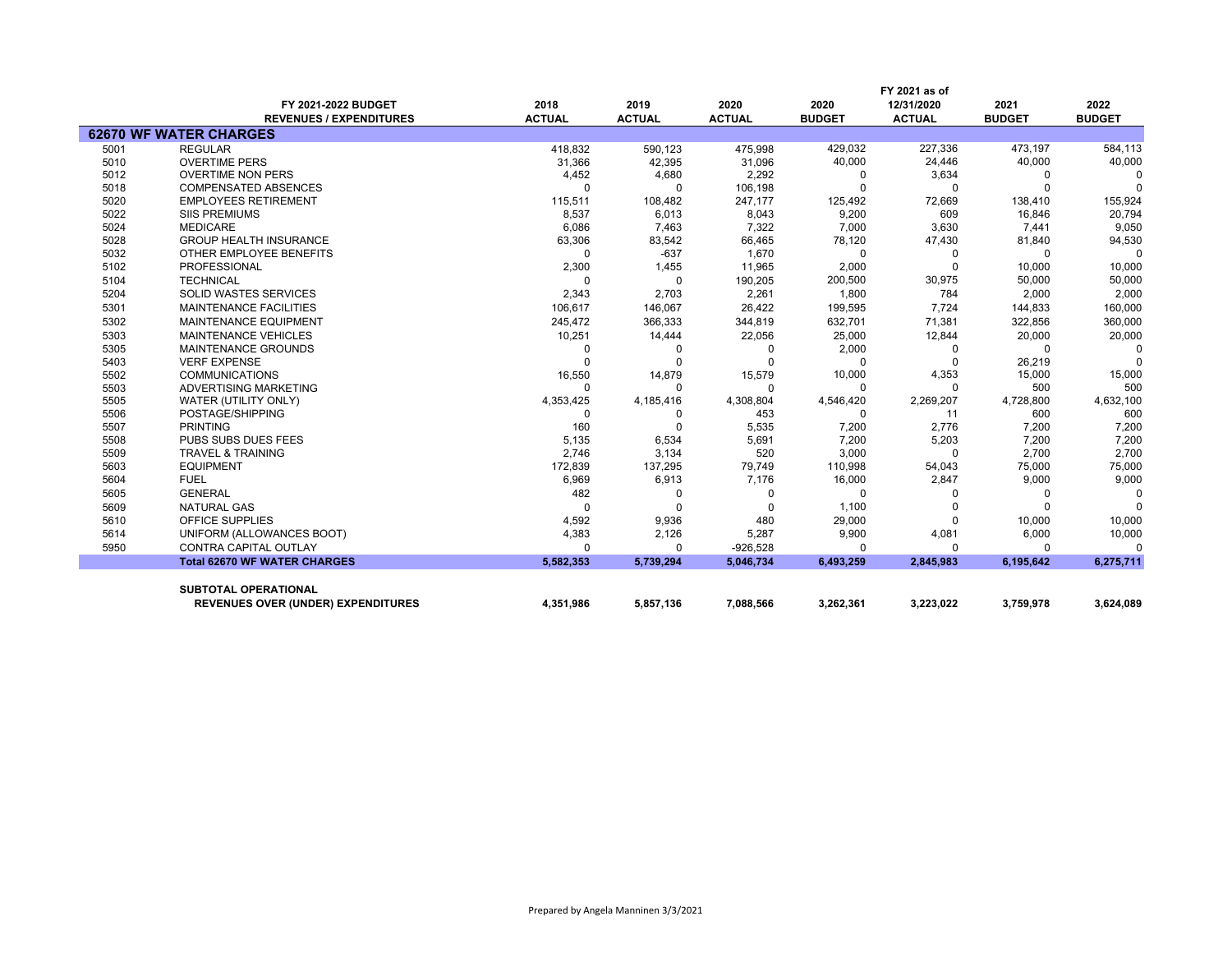|                       |                                         |               |               |               |               | FY 2021 as of |               |               |
|-----------------------|-----------------------------------------|---------------|---------------|---------------|---------------|---------------|---------------|---------------|
|                       | FY 2021-2022 BUDGET                     | 2018          | 2019          | 2020          | 2020          | 12/31/2020    | 2021          | 2022          |
|                       | <b>REVENUES / EXPENDITURES</b>          | <b>ACTUAL</b> | <b>ACTUAL</b> | <b>ACTUAL</b> | <b>BUDGET</b> | <b>ACTUAL</b> | <b>BUDGET</b> | <b>BUDGET</b> |
| <b>62041 WF TAXES</b> |                                         |               |               |               |               |               |               |               |
| 4105                  | <b>INFRASTRUCTURE SALES TAX</b>         | 973.481       | 1.072.968     | 895.405       | 853.944       | 281.806       | 600.000       | 800,000       |
|                       | Total 62041 WF TAXES                    | 973.481       | 1.072.968     | 895.405       | 853.944       | 281.806       | 600.000       | 800.000       |
|                       |                                         |               |               |               |               |               |               |               |
|                       | <b>62048 WATER FUND CAPITAL C</b>       |               |               |               |               |               |               |               |
| 4802                  | <b>CONTRACTOR CAPITAL PAYMNT</b>        | 2,368,666     | 74,251        | 0             | 0             | 0             | 0             |               |
|                       | <b>Total 62048 WATER FUND CAPITAL C</b> | 2,368,666     | 74,251        | $\mathbf{0}$  | $\mathbf{0}$  | $\mathbf{0}$  | $\mathbf{0}$  | $\bf{0}$      |
|                       |                                         |               |               |               |               |               |               |               |
|                       | <b>62900 WF CAPITAL PROJECTS</b>        |               |               |               |               |               |               |               |
| 5104                  | Eldorado Valley Line PRV Design         | $\Omega$      | $\Omega$      | $\Omega$      | $\Omega$      | $\Omega$      | $\Omega$      |               |
| 5904                  | <b>EQUIPMENT</b>                        | 0             |               | 2,347         | 2,347         |               |               |               |
| 5905                  | <b>IMPR OTHER THAN BUILDINGS</b>        | $-120,960$    | $-3,011,894$  |               |               |               |               |               |
| 5905 W2003            | Cross-Connection Control Program        |               |               |               |               |               |               |               |
| 5905                  | SECURITY AND RESERVOIRS                 |               |               |               |               |               |               |               |
| 5905                  | RETAINING WALL WEST TANK                |               |               |               |               |               |               |               |
| 5905 E1703            | <b>BC PARKWAY - WATER - RTC</b>         |               |               | 310,713       | 401,049       | 6,158         | 90,336        |               |
| 5905 E1802            | AZ ST RECON PRJT WATER                  |               | 238,628       |               |               |               |               |               |
| 5905 UW161            | 1401 NEVADA WAY WATER SVC               | 81,638        |               |               |               |               |               |               |
| 5905 UW171            | WATER LINE TO ELDORADO VALLEY           | 2.772         | 1,777,827     | 146,977       | 622,173       | 19,533        | 475,196       |               |
| 5905 W2101            | <b>REBUILD PRESS REDUCE STATION</b>     | 36,550        | 4,680         |               |               |               |               |               |
| 5905 W1901            | JUDI LANE PRESSURE REDUC VALV           | ŋ             | 60,024        |               | O             |               |               |               |
| 5905 W1902            | WATER LINE TO ELDORADO VALLEY           |               | 613,777       |               | 386,223       |               |               |               |
| 5905 W1903            | DISINFECTION BY-PRODUCT MITIGA          |               | ∩             |               | $\Omega$      |               |               |               |
| 5905 W1904            | ACP PIPE REPLACEMENT                    |               | 296,203       | 36,700        | 36,700        |               |               |               |
| 5905 W1905            | LARGE METER/VAULT/BCKFLW RPLCD          |               | 20,755        | ŋ             | O             |               |               |               |
| 5905 W2006            | <b>Copper Service Replacement</b>       |               |               | 347,333       | 963,300       | 409,567       | 715,967       | 600,000       |
| 5905 W2008            | Eldorado Valley Line PRV Desig          |               |               |               | 250,000       | <sup>0</sup>  | 250,000       | 50,000        |
| 5905 W2009            | <b>ACCESS AND SECURITY IMPROV RES</b>   |               |               |               | 50,000        |               | 50,000        | <sup>0</sup>  |
| 5905 W2101            | Rebuild Pressure Reducing Valv          |               |               |               |               |               | 100,000       |               |
| 5905 W2102            | Install PRV on "A" Line to Nat          |               |               |               |               |               | 250,000       |               |
| 5905 W2103            | Reservoir Improvements                  |               |               |               |               |               | 80,000        | 559,600       |
| 5905 W2104            | Replace 8" Butterfly Valves             |               |               |               |               |               | 80,000        | 200,000       |
|                       | <b>Total 62900 WF CAPITAL PROJECTS</b>  | $\bf{0}$      | $\mathbf{0}$  | 844,070       | 2,711,792     | 435.258       | 2,091,499     | 1,409,600     |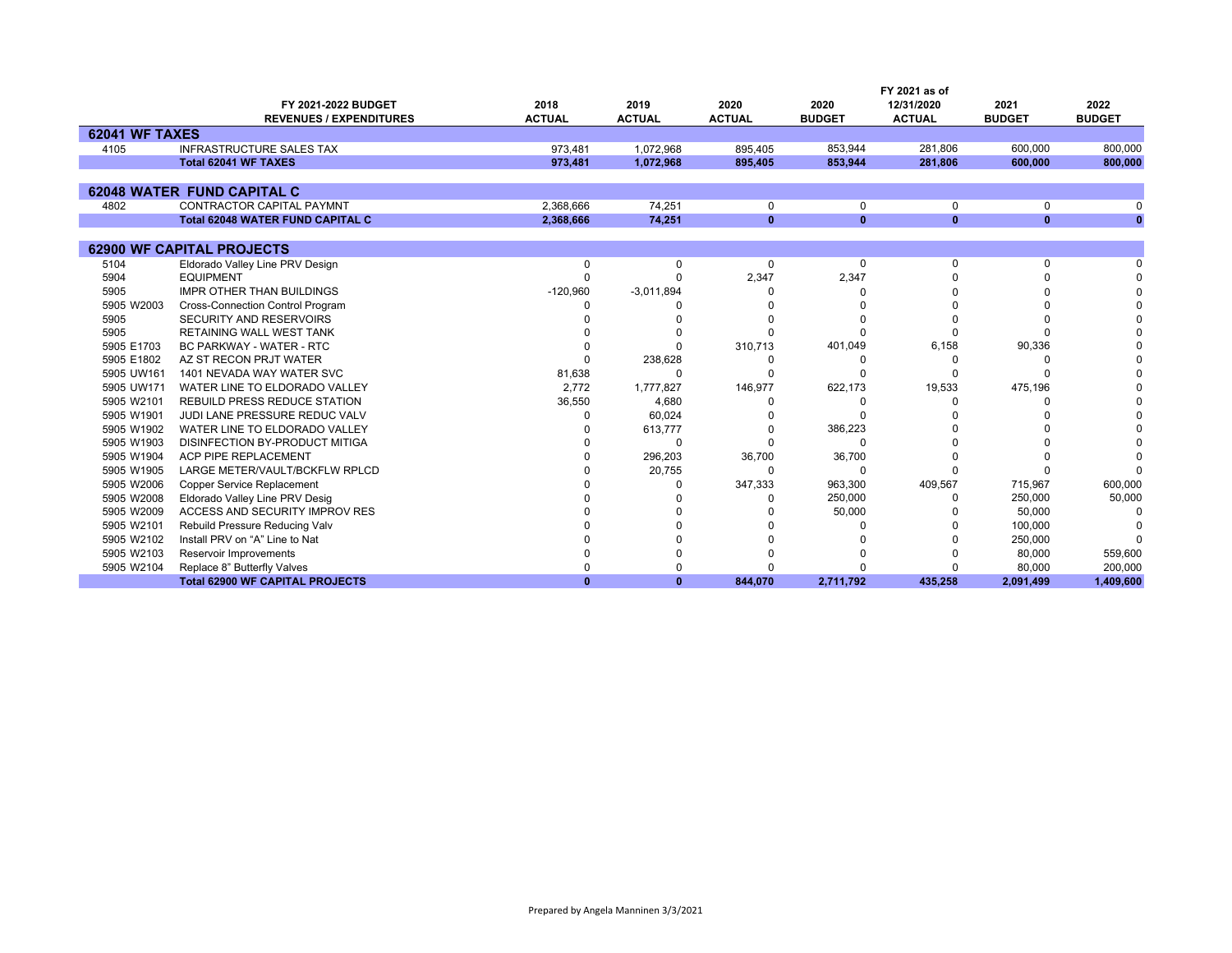|            |                                                  |               |               |               |               | FY 2021 as of |               |               |
|------------|--------------------------------------------------|---------------|---------------|---------------|---------------|---------------|---------------|---------------|
|            | FY 2021-2022 BUDGET                              | 2018          | 2019          | 2020          | 2020          | 12/31/2020    | 2021          | 2022          |
|            | <b>REVENUES / EXPENDITURES</b>                   | <b>ACTUAL</b> | <b>ACTUAL</b> | <b>ACTUAL</b> | <b>BUDGET</b> | <b>ACTUAL</b> | <b>BUDGET</b> | <b>BUDGET</b> |
|            | <b>62950 WF DEBT SERVICE</b>                     |               |               |               |               |               |               |               |
| 5513       | <b>OTHER</b>                                     | 0             | $\Omega$      | $-1,073$      | 0             | 0             | 0             |               |
| 5960       | <b>DEBT PRINCIPAL</b>                            | 1,150,000     | 1,210,000     | 109,779       | 1,270,000     |               | 1,746,000     | 4,108,922     |
| 5961       | <b>DEBT INTEREST OTHER</b>                       | 1.175.506     | 1.116.506     | 555.631       | 1,054,506     | 241,999       | 483.997       | 448.029       |
|            | <b>Total 62950 WF DEBT SERVICE</b>               | 2,325,506     | 2,326,506     | 664,337       | 2,324,506     | 241,999       | 2.229.997     | 4,556,951     |
|            |                                                  |               |               |               |               |               |               |               |
|            | 62670 WF WATER DEPRECIATION / AMORTIZATION       |               |               |               |               |               |               |               |
| 5970       | <b>DEPRECIATION</b>                              | 1.174.779     | 1,221,616     | 1.289.143     | 1,300,000     | $\Omega$      | 1,300,000     | 1,300,000     |
| 5971       | <b>AMORTIZATION</b>                              | 1.748.418     | 1,604,492     | 1,629,379     | 1,800,000     | $\Omega$      | 1,800,000     | 1,650,000     |
|            | Total 62670 WF WATER DEPRECIATION / AMORTIZATION | 2,923,197     | 2.826.108     | 2,918,522     | 3,100,000     | $\mathbf{0}$  | 3.100.000     | 2,950,000     |
|            |                                                  |               |               |               |               |               |               |               |
|            | <b>62049 WF TRANSFERS IN</b>                     |               |               |               |               |               |               |               |
| 4902       | TRANSFERS IN VOTER APPROVED CAPITAL FUNDING      | <sup>0</sup>  | $\Omega$      | 0             | $\Omega$      | $\Omega$      | 610,000       | 850,000       |
| 4902 W1904 | TRANSFERS IN VOTER APPROVED CAPITAL FUNDING      |               | $\Omega$      | 500,000       | 500,000       |               |               |               |
| 4902 W1905 | TRANSFERS IN VOTER APPROVED CAPITAL FUNDING      |               |               | 100.000       | 100,000       |               |               |               |
| 4902 W2003 | TRANSFERS IN VOTER APPROVED CAPITAL FUNDING      |               |               | 200,000       | 200,000       |               |               |               |
| 4902 W2006 | TRANSFERS IN VOTER APPROVED CAPITAL FUNDING      |               |               | 400,000       | 400.000       | 100,000       |               |               |
| 4902 W2008 | TRANSFERS IN VOTER APPROVED CAPITAL FUNDING      |               |               | 250,000       | 250.000       |               |               |               |
| 4902 W2009 | TRANSFERS IN VOTER APPROVED CAPITAL FUNDING      |               | $\Omega$      | 50,000        | 50,000        |               |               |               |
| 4902 W2101 | TRANSFERS IN VOTER APPROVED CAPITAL FUNDING      |               | $\Omega$      |               |               | 100,000       |               |               |
| 4902 W2102 | TRANSFERS IN VOTER APPROVED CAPITAL FUNDING      |               |               |               |               | 250,000       |               |               |
| 4902 W2103 | TRANSFERS IN VOTER APPROVED CAPITAL FUNDING      |               | $\Omega$      |               |               | 80,000        |               |               |
| 4902 W2104 | TRANSFERS IN VOTER APPROVED CAPITAL FUNDING      |               | $\Omega$      |               |               | 80,000        |               |               |
| 4910       | USE OF FUND BALANCE                              |               | $\Omega$      | $\Omega$      | 3,535,347     | $\Omega$      | 1,862,077     | 4,583,808     |
|            | <b>Total 62047 WF TRANSFER IN</b>                | $\mathbf{0}$  | $\mathbf{0}$  | 1,500,000     | 5,035,347     | 610,000       | 2,472,077     | 5,433,808     |
|            |                                                  |               |               |               |               |               |               |               |
|            | 62980 WF RESERVE TXFR                            |               |               |               |               |               |               |               |
| 5975       | TRANSFERS OUT TO ADMIN FUND                      | 0             | 1,042,719     | 1,045,919     | 1,120,104     | 446,029       | 892,058       | 941,346       |
|            | <b>Total 62980 WF RESERVE TXFR</b>               | $\mathbf{0}$  | 1.042.719     | 1.045.919     | 1.120.104     | 446.029       | 892.058       | 941,346       |
|            |                                                  |               |               |               |               |               |               |               |

| 809,021<br><b>REVENUES OVER (UNDER) EXPENDITURES</b><br>$-104.75f$<br>.445.431<br>4,011,123<br>2.991.543<br><b>AR1</b><br>$\overline{A}$<br>the contract of the contract of the contract of the contract of the contract of the contract of the contract of |  |
|-------------------------------------------------------------------------------------------------------------------------------------------------------------------------------------------------------------------------------------------------------------|--|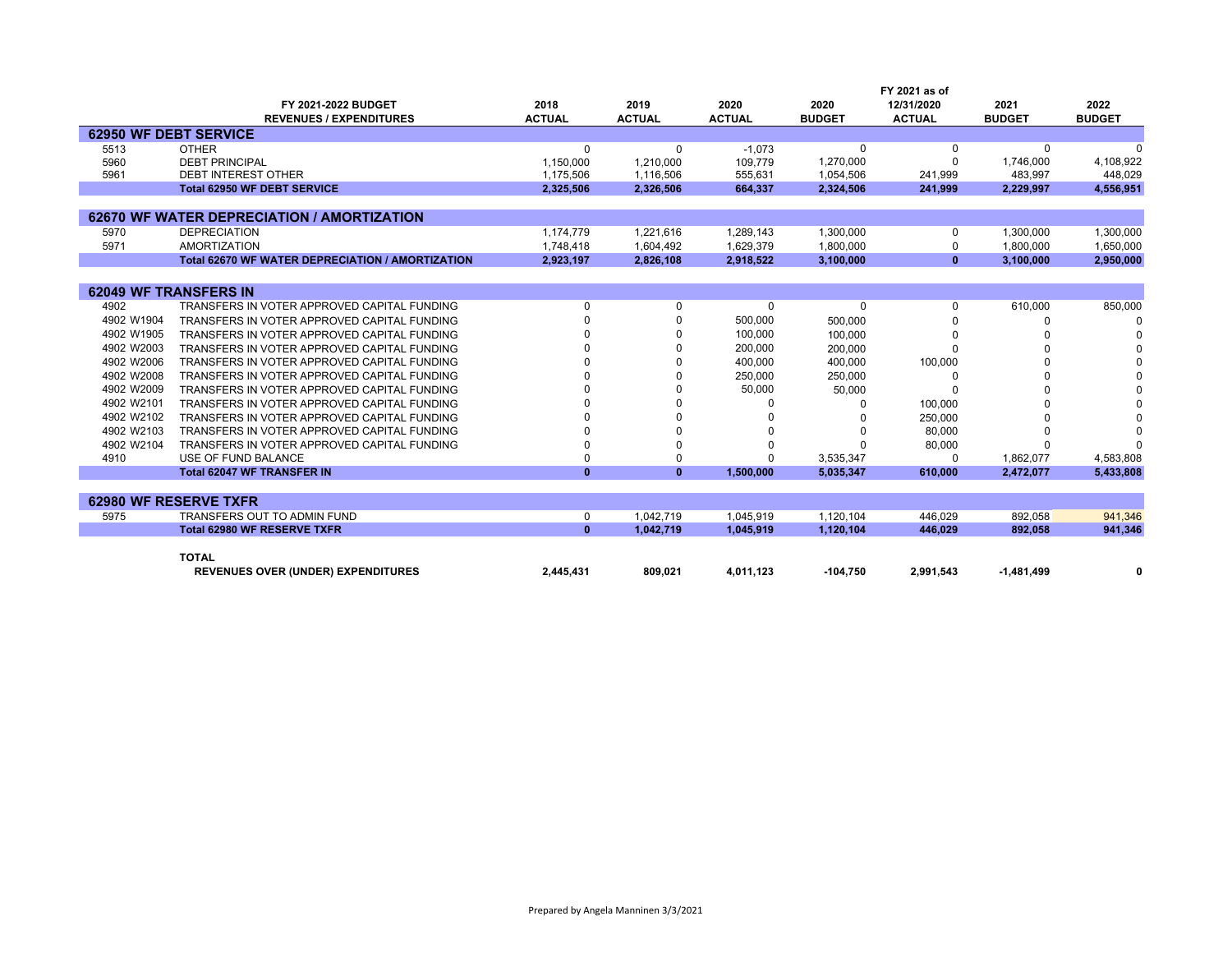|      |                                            |               |               |               |               | FY 2021 as of |               |               |
|------|--------------------------------------------|---------------|---------------|---------------|---------------|---------------|---------------|---------------|
|      | <b>FY 2021-2022 BUDGET</b>                 | 2018          | 2019          | 2020          | 2020          | 12/31/2020    | 2021          | 2022          |
|      | <b>REVENUES / EXPENDITURES</b>             | <b>ACTUAL</b> | <b>ACTUAL</b> | <b>ACTUAL</b> | <b>BUDGET</b> | <b>ACTUAL</b> | <b>BUDGET</b> | <b>BUDGET</b> |
|      | <b>63 WASTEWATER FUND</b>                  |               |               |               |               |               |               |               |
|      | <b>63044 WWATER FUND CHARGES FOR</b>       |               |               |               |               |               |               |               |
| 4434 | <b>SEWER CHARGES</b>                       | 1.927.885     | 2.174.144     | 2.279.774     | 1.816.000     | 947.786       | 1.816.000     | 2,000,000     |
| 4436 | SEWER HOOK-UP FEES                         | 96,700        | 116,000       | 87.400        | 6,000         | 44,100        | 40.000        | 40,000        |
|      | <b>Total 63044 WWATER FUND CHARGES FOR</b> | 2,024,585     | 2,290,144     | 2,367,174     | 1,822,000     | 991,886       | 1,856,000     | 2,040,000     |
|      |                                            |               |               |               |               |               |               |               |
|      | <b>63047 WWATER FUND MISCELLANEO</b>       |               |               |               |               |               |               |               |
| 4712 | <b>INTEREST INCOME</b>                     |               |               | 47.940        |               | 12.429        |               |               |
| 4713 | FAIR MARKET VALUE ADJUSTMENT               |               |               | 28,591        |               | $-3.308$      |               | 0             |
|      | <b>Total 63047 WWATER FUND MISCELLANEO</b> |               |               | 76.530        |               | 9.121         |               |               |
|      |                                            |               |               |               |               |               |               |               |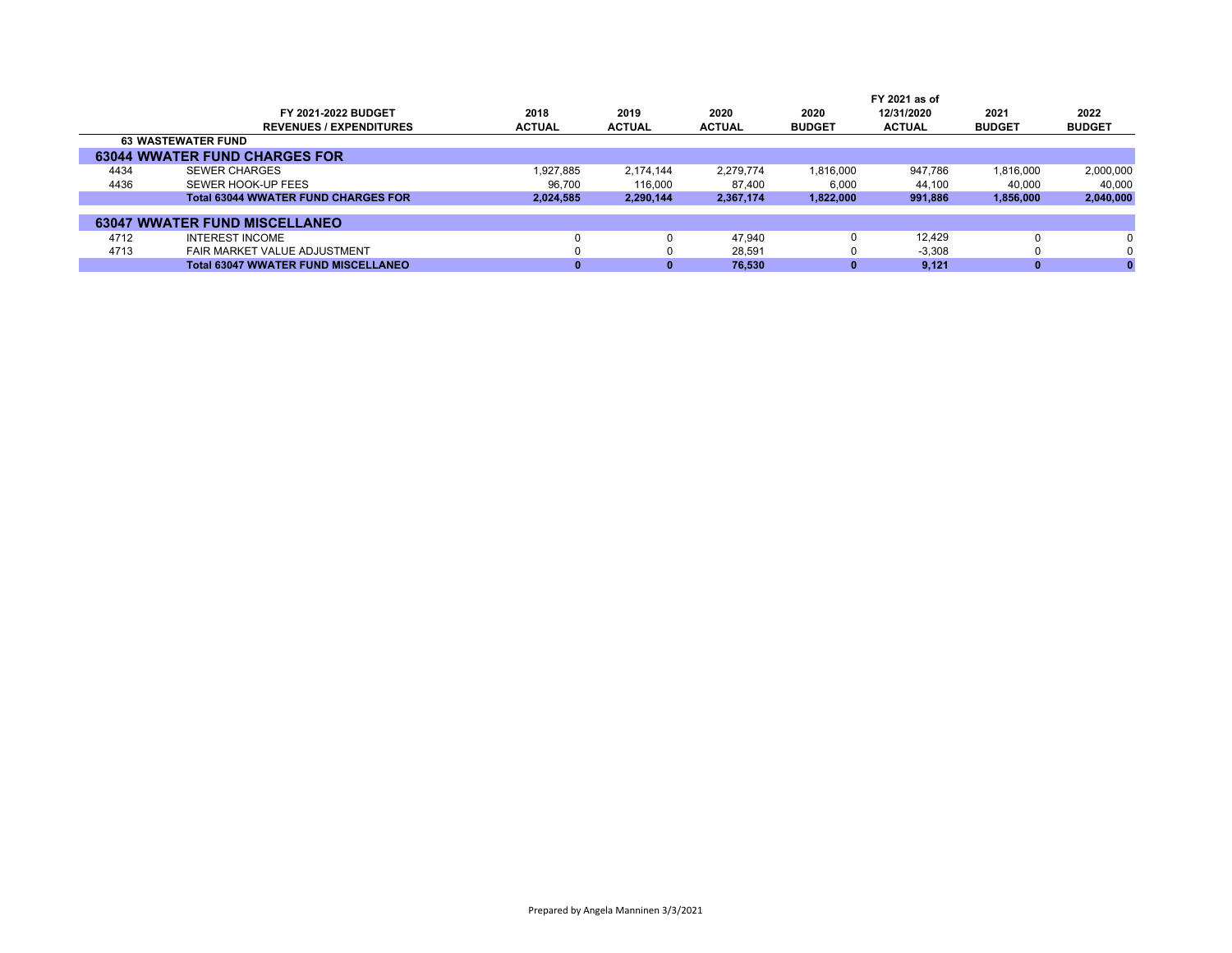|      |                                           | FY 2021 as of |               |               |               |               |               |               |  |  |  |
|------|-------------------------------------------|---------------|---------------|---------------|---------------|---------------|---------------|---------------|--|--|--|
|      | FY 2021-2022 BUDGET                       | 2018          | 2019          | 2020          | 2020          | 12/31/2020    | 2021          | 2022          |  |  |  |
|      | <b>REVENUES / EXPENDITURES</b>            | <b>ACTUAL</b> | <b>ACTUAL</b> | <b>ACTUAL</b> | <b>BUDGET</b> | <b>ACTUAL</b> | <b>BUDGET</b> | <b>BUDGET</b> |  |  |  |
|      | <b>63675 WWATER FUND CHARGES</b>          |               |               |               |               |               |               |               |  |  |  |
| 5001 | <b>REGULAR</b>                            | 220,252       | 148,940       | 213,416       | 212,278       | 100,444       | 208,872       | 245,026       |  |  |  |
| 5010 | <b>OVERTIME PERS</b>                      | 16,889        | 18,173        | 10,333        | 15,900        | 10,218        | 15,900        | 15,900        |  |  |  |
| 5012 | <b>OVERTIME NON PERS</b>                  | 2,397         | 2,450         | 1,234         | 0             | 1,957         | 0             | $\Omega$      |  |  |  |
| 5018 | <b>COMPENSATED ABSENCES</b>               | 0             | $-6,256$      | 13,687        | 0             | $\Omega$      | $\Omega$      | $\Omega$      |  |  |  |
| 5020 | <b>EMPLOYEES RETIREMENT</b>               | 61,405        | 47,062        | 114,492       | 62,091        | 31,899        | 61,095        | 69,920        |  |  |  |
| 5022 | <b>SIIS PREMIUMS</b>                      | 4,436         | 2,724         | 3,650         | 4,920         | 304           | 7,437         | 8,723         |  |  |  |
| 5024 | <b>MEDICARE</b>                           | 3,234         | 3,344         | 3,228         | 3,567         | 1,599         | 3,259         | 3,783         |  |  |  |
| 5028 | <b>GROUP HEALTH INSURANCE</b>             | 33,576        | 37,958        | 30,135        | 35,280        | 21,420        | 36,960        | 43,470        |  |  |  |
| 5032 | OTHER EMPLOYEE BENEFITS                   | 0             | $-331$        | 899           | $\Omega$      | 0             | 0             | 1,000         |  |  |  |
| 5102 | <b>PROFESSIONAL</b>                       | 1,363         | 5,851         | 11,965        | 3,500         | $\Omega$      | 3,500         | 3,500         |  |  |  |
| 5104 | <b>TECHNICAL</b>                          | 10,530        | 7,278         | 195,702       | 217,505       | 13,264        | 25,000        | 25,000        |  |  |  |
| 5203 | PEST CONTROL                              | 2,515         | 560           | 200           | 500           | 150           | 500           | 500           |  |  |  |
| 5204 | <b>SOLID WASTES SERVICES</b>              | 1,767         | 4,531         | 2,048         | $\Omega$      | 784           | 1,500         | 1,500         |  |  |  |
| 5301 | <b>MAINTENANCE FACILITIES</b>             | 59,538        | 21,674        | 8,082         | 35,979        | 1,135         | 25,520        | 25,520        |  |  |  |
| 5302 | MAINTENANCE EQUIPMENT                     | 173,913       | 188,205       | 204,851       | 295,645       | 81,402        | 200,000       | 300,000       |  |  |  |
| 5303 | MAINTENANCE VEHICLES                      | 8,644         | 18,072        | 7,032         | 20,000        | 5,419         | 16,000        | 16,000        |  |  |  |
| 5305 | <b>MAINTENANCE GROUNDS</b>                | 1,500         | 3,750         | 2,505         | 5,000         | 4,085         | 4,000         | 4,000         |  |  |  |
| 5403 | <b>VERF EXPENSE</b>                       | 0             | 0             | 0             | 0             | 0             | 80,741        | $\Omega$      |  |  |  |
| 5502 | <b>COMMUNICATIONS</b>                     | 1,020         | 0             | 0             | 1,000         |               | 1,000         | 1,000         |  |  |  |
| 5506 | POSTAGE/SHIPPING                          | 20            | 55            | 109           | 100           | $\mathbf 0$   | 100           | 100           |  |  |  |
| 5508 | PUBS SUBS DUES FEES                       | 8,722         | 7,925         | 317           | 5,455         | 550           | 8,000         | 8,000         |  |  |  |
| 5509 | <b>TRAVEL &amp; TRAINING</b>              | 254           | 1,544         | 345           | 1,500         | 76            | 1,350         | 1,350         |  |  |  |
| 5601 | <b>CHEMICALS</b>                          | 60,862        | 64,494        | 74,568        | 65,000        | 20,637        | 65,000        | 65,000        |  |  |  |
| 5603 | <b>EQUIPMENT</b>                          | 30,442        | 32,812        | 33,929        | 70,793        | 9,077         | 35,000        | 35,000        |  |  |  |
| 5604 | <b>FUEL</b>                               | 3,595         | 4,887         | 3,968         | 7,500         | 1,495         | 7,500         | 7,500         |  |  |  |
| 5605 | <b>GENERAL</b>                            | 1,353         | U             | ŋ             | 0             | 0             | 0             | $\Omega$      |  |  |  |
| 5610 | <b>OFFICE SUPPLIES</b>                    | 780           | 413           | O             | 1,800         | 0             | 1,800         | 1,800         |  |  |  |
| 5611 | <b>OTHER SUPPLIES</b>                     | $\Omega$      | U             | O             | O             | $\Omega$      | $\Omega$      | $\Omega$      |  |  |  |
| 5614 | UNIFORM (ALLOWANCES BOOT)                 | $-5,522$      | 7,352         | 4,505         | 12,000        | 3,274         | 8,000         | 8,000         |  |  |  |
| 5905 | <b>IMPR OTHER THAN BUILDINGS</b>          | 0             | 0             | 24,960        | 24,960        | $\Omega$      | 0             | $\Omega$      |  |  |  |
|      | <b>Total 63675 WWATER FUND CHARGES</b>    | 703.486       | 623.464       | 966.159       | 1,102,274     | 309,187       | 818.034       | 891,592       |  |  |  |
|      |                                           |               |               |               |               |               |               |               |  |  |  |
|      | <b>SUBTOTAL OPERATIONAL</b>               |               |               |               |               |               |               |               |  |  |  |
|      | <b>REVENUES OVER (UNDER) EXPENDITURES</b> | 1,321,099     | 1,666,680     | 1,477,545     | 719,726       | 691,819       | 1,037,966     | 1,148,408     |  |  |  |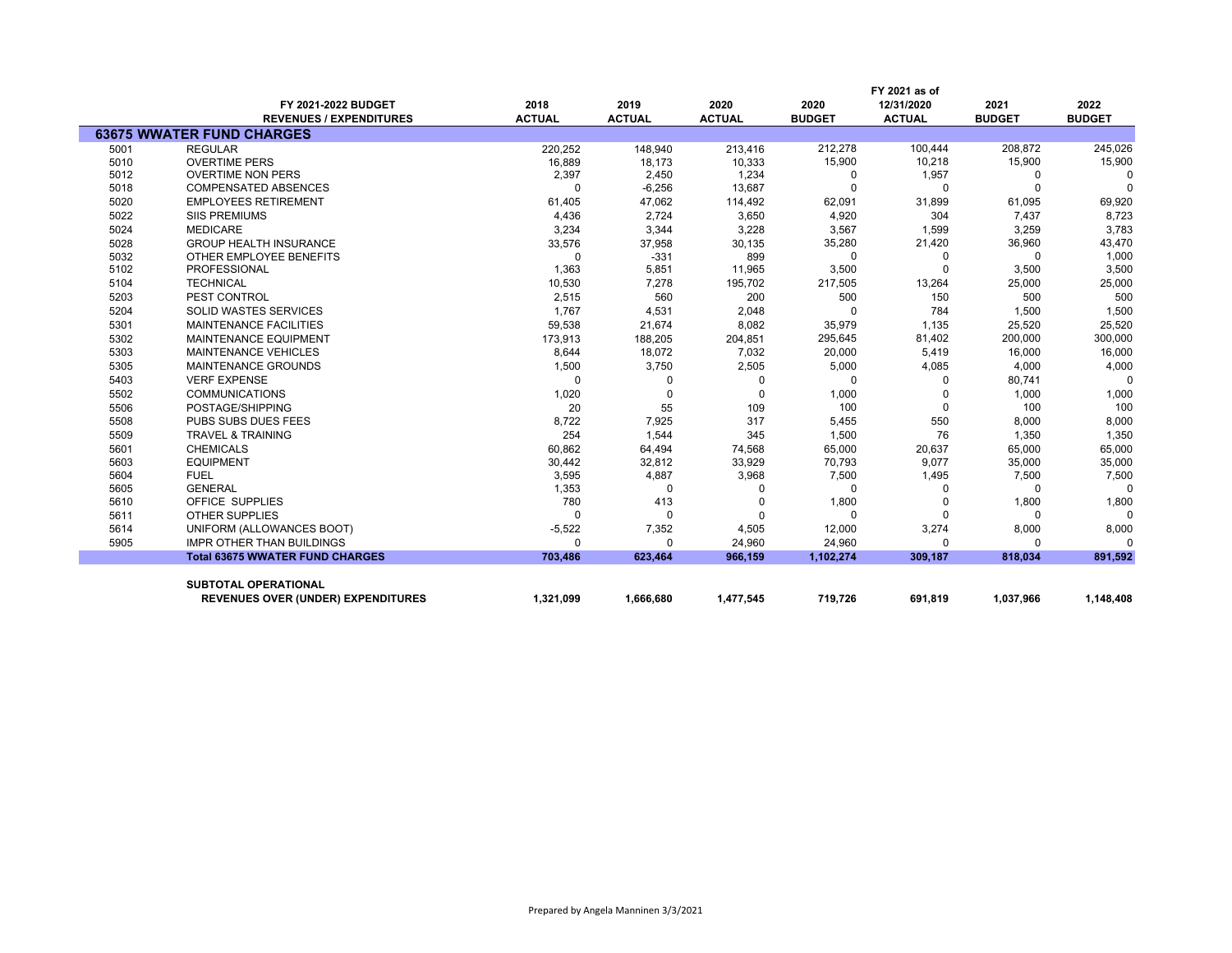|            |                                              |               |               |               |               | FY 2021 as of |               |               |  |  |
|------------|----------------------------------------------|---------------|---------------|---------------|---------------|---------------|---------------|---------------|--|--|
|            | FY 2021-2022 BUDGET                          | 2018          | 2019          | 2020          | 2020          | 12/31/2020    | 2021          | 2022          |  |  |
|            | <b>REVENUES / EXPENDITURES</b>               | <b>ACTUAL</b> | <b>ACTUAL</b> | <b>ACTUAL</b> | <b>BUDGET</b> | <b>ACTUAL</b> | <b>BUDGET</b> | <b>BUDGET</b> |  |  |
|            | <b>63048 WWATER FUND CAPITAL CON</b>         |               |               |               |               |               |               |               |  |  |
| 4802       | <b>CONTRACTOR CAPITAL PAYMNT</b>             | $\mathbf 0$   | 135.483       | $\mathbf 0$   | $\Omega$      | $\mathbf 0$   | $\Omega$      | $\Omega$      |  |  |
|            | <b>Total 63048 WWATER FUND CAPITAL CON</b>   | $\mathbf{0}$  | 135,483       | $\mathbf{0}$  | $\mathbf{0}$  | $\mathbf{0}$  | $\mathbf{0}$  | $\mathbf{0}$  |  |  |
|            |                                              |               |               |               |               |               |               |               |  |  |
|            | <b>63900 WWATER FUND CAPITAL</b>             |               |               |               |               |               |               |               |  |  |
| 5905       | <b>IMPR OTHER THAN BUILDINGS</b>             | $-27,225$     | $-10,185$     | 0             | 0             | $\mathbf 0$   | $\Omega$      | $\Omega$      |  |  |
| 5905       | <b>WWTP Headworks Upgrade</b>                | $\Omega$      | $\Omega$      | 0             | $\Omega$      | $\Omega$      | $\Omega$      | $\Omega$      |  |  |
| 5905 US173 | <b>GREASE INTERCEPTOR CITY SHOPS</b>         | $\Omega$      | $\Omega$      | $\Omega$      | $\Omega$      | $\Omega$      | $\Omega$      | $\Omega$      |  |  |
| 5905 US182 | <b>IMPR OTHER THAN BUILDINGS</b>             | 27,225        | $\Omega$      | $\Omega$      | $\Omega$      | $\Omega$      | $\Omega$      | $\Omega$      |  |  |
| 5905 E1703 | <b>BC PARKWAY - WASTEWATER - RTC</b>         | $\Omega$      | $\Omega$      | 295,560       | 300,000       | 4,440         | 4,440         | $\Omega$      |  |  |
| 5905 S1901 | SANITARY SEWER REHABILITATION                | $\Omega$      | 9,360         | 0             | 100,000       | 0             | 100,000       |               |  |  |
| 5905 S1902 | SEWER MAIN ABANDONMENT                       | n             | 825           | 4,485         | 300,000       | $\Omega$      | 295,515       |               |  |  |
| 5905 S1903 | 2019 PLC-SCADA UPGRADES                      |               | $\Omega$      | 163,014       | 163,014       | $\Omega$      | $\Omega$      | $\Omega$      |  |  |
| 5905 S2004 | <b>WWTP Headworks Upgrade</b>                |               | $\Omega$      | 9,960         | 400,000       | $\Omega$      | 390,041       | $\Omega$      |  |  |
| 5905 S2101 | Evaluate Hemenway Valley Sewer               |               | $\Omega$      | 0             | 0             | $\mathbf 0$   | 100,000       | $\Omega$      |  |  |
| 5905 S2102 | Sewage Lift Station Mobile Eme               |               | $\Omega$      |               | O             | 3.104         | 120.000       | $\Omega$      |  |  |
| 5905 S2103 | Rehabilitate Sanitary Sewer Ma               |               | $\Omega$      |               | U             | $\Omega$      | 120,000       | 750,000       |  |  |
| 5905 S2201 | Lift Station No 1 Improvements               |               | $\Omega$      |               | O             | U             | $\Omega$      | 100,000       |  |  |
| 5905 S2202 | <b>Chlorine Contact Chamber</b>              |               | $\Omega$      |               | U             |               | $\Omega$      | 100,000       |  |  |
| 5905 S2203 | <b>Concrete Line Aeration Basins</b>         | $\Omega$      | $\Omega$      | U             | $\Omega$      | $\Omega$      |               | 200,000       |  |  |
|            | <b>Total 63900 WWATER FUND CAPITAL</b>       | $\mathbf{0}$  | $\mathbf{0}$  | 473,018       | 1,263,014     | 7,544         | 1,129,996     | 1,150,000     |  |  |
|            |                                              |               |               |               |               |               |               |               |  |  |
|            | <b>63675 WWATER FUND DEPRECIATION</b>        |               |               |               |               |               |               |               |  |  |
| 5950       | CONTRA CAPITAL OUTLAY                        | 0             | $\Omega$      | -498,899      | $\Omega$      | 0             | $\Omega$      | $\Omega$      |  |  |
| 5970       | <b>DEPRECIATION</b>                          | 585,304       | 596,077       | 600,007       | 600,000       | 0             | 600,000       | 601,000       |  |  |
|            | <b>Total 63675 WWATER FUND DEPRECIATION</b>  | 585,304       | 596,077       | 101,108       | 600,000       | $\mathbf{0}$  | 600,000       | 601,000       |  |  |
|            |                                              |               |               |               |               |               |               |               |  |  |
|            | <b>63049 WWATER FUND MISCELLANEOUS</b>       |               |               |               |               |               |               |               |  |  |
| 4902       | TRANSFERS IN VOTER APPROVED CAPITAL FUNDING  | $\Omega$      | $\mathbf 0$   | 74,185        | 74,185        | $\mathbf 0$   | 340,000       | 300,000       |  |  |
| 4902 S1901 | TRANSFERS IN VOTER APPROVED CAPITAL FUNDING  | $\Omega$      | $\Omega$      | 400,000       | 100,000       | $\Omega$      | $\Omega$      | $\Omega$      |  |  |
| 4902 S1902 | TRANSFERS IN VOTER APPROVED CAPITAL FUNDING  |               | $\Omega$      | 0             | 300,000       | $\Omega$      | $\Omega$      |               |  |  |
| 4910       | USE OF FUND BALANCE                          |               | $\Omega$      | $\Omega$      | 611,000       | $\Omega$      | $\Omega$      | 616,373       |  |  |
| 4902 S2101 | <b>TRANSFERS IN VA Evaluate Hemen</b>        | $\Omega$      | $\Omega$      | 0             | $\Omega$      | 100,000       |               |               |  |  |
| 4902 S2102 | TRANSFERS IN VA Sewage Lift St               | $\Omega$      | $\Omega$      | ŋ             | $\Omega$      | 120,000       | $\Omega$      | $\Omega$      |  |  |
| 4910 S2103 | TRANSFERS IN VA Rehabilitate S               | $\Omega$      | $\Omega$      | 0             | O             | 120,000       | $\Omega$      | ŋ             |  |  |
|            | <b>Total 63047 WWATER FUND MISCELLANEOUS</b> | $\mathbf{0}$  | $\mathbf{0}$  | 474,185       | 1,085,185     | 340,000       | 340,000       | 916,373       |  |  |
|            |                                              |               |               |               |               |               |               |               |  |  |
|            | <b>63980 WWATER FUND RESERVE TXF</b>         |               |               |               |               |               |               |               |  |  |
| 5975       | TRANSFERS OUT TO ADMIN FUND                  | $\mathbf 0$   | 100,000       | 348,639       | 348,639       | 148,676       | 297,352       | 313,781       |  |  |
|            | <b>Total 63980 WWATER FUND RESERVE TXF</b>   | $\mathbf{0}$  | 100,000       | 348,639       | 348,639       | 148,676       | 297,352       | 313,781       |  |  |
|            |                                              |               |               |               |               |               |               |               |  |  |
|            | <b>TOTAL</b>                                 |               |               |               |               |               |               |               |  |  |
|            | <b>REVENUES OVER (UNDER) EXPENDITURES</b>    | 735.796       | 1.106.085     | 1.028.965     | -406.742      | 875.599       | -649.382      | 0             |  |  |
|            |                                              |               |               |               |               |               |               |               |  |  |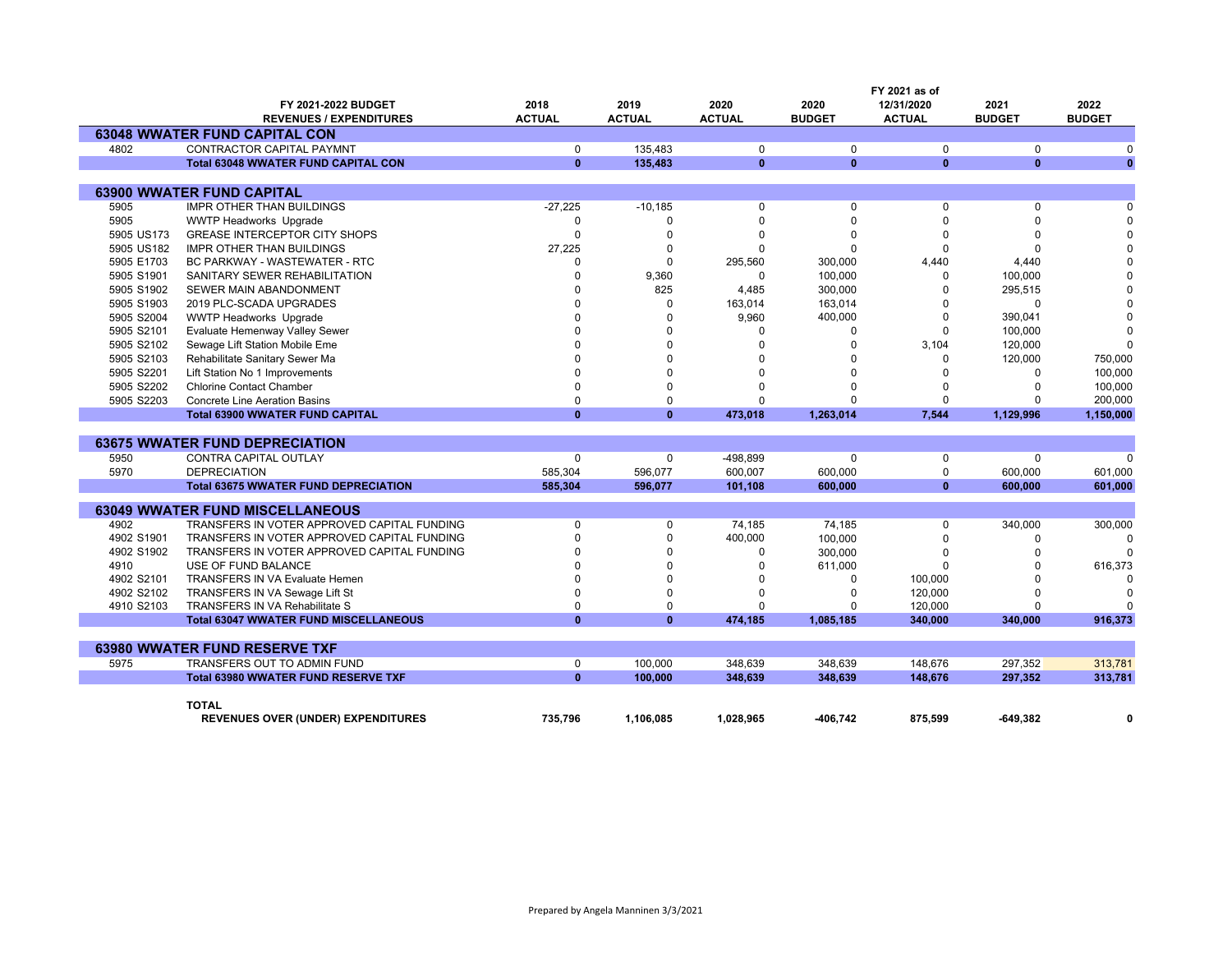|              | FY 2021-2022 BUDGET<br><b>REVENUES / EXPENDITURES</b> | 2018<br><b>ACTUAL</b> | 2019<br><b>ACTUAL</b> | 2020<br><b>ACTUAL</b> | 2020<br><b>BUDGET</b> | FY 2021 as of<br>12/31/2020<br><b>ACTUAL</b> | 2021<br><b>BUDGET</b> | 2022<br><b>BUDGET</b> |
|--------------|-------------------------------------------------------|-----------------------|-----------------------|-----------------------|-----------------------|----------------------------------------------|-----------------------|-----------------------|
|              | <b>64 LANDFILL FUND</b>                               |                       |                       |                       |                       |                                              |                       |                       |
|              | <b>64044 LANDFILL FUND CHARGE FOR SERVICES</b>        |                       |                       |                       |                       |                                              |                       |                       |
| 4440         | <b>REFUSE CHARGES</b>                                 | 990,664               | 1,058,066             | 1,134,308             | 1,050,000             | 455.320                                      | 1.082.401             | 1,086,900             |
| 4441         | <b>LANDFILL RECEIPTS</b>                              | 190.928               | 189.887               | 193,115               | 190,000               | 101,448                                      | 190,000               | 264,000               |
|              | <b>Total 64044 LANDFILL FUND CHARGE FO</b>            | 1,181,592             | 1,247,953             | 1,327,424             | 1,240,000             | 556,768                                      | 1,272,401             | 1,350,900             |
|              |                                                       |                       |                       |                       |                       |                                              |                       |                       |
|              | <b>64047 LANDFILL FUND MISCELLAN</b>                  |                       |                       |                       |                       |                                              |                       |                       |
| 4712         | <b>INTEREST INCOME</b>                                | $\Omega$              | $\Omega$              | 38,853                | 0                     | 13,574                                       | 0                     | $\Omega$              |
| 4713         | FAIR MARKET VALUE ADJUSTMENT                          | $\Omega$              | $\Omega$              | 16,763                | 0                     | $-3,566$                                     | $\Omega$              | $\Omega$              |
| 4760         | CASH - OVER/SHORT                                     | $\Omega$              | 0                     | $-6$                  | 0                     | $\Omega$                                     | 0                     | 0                     |
|              | <b>Total 64047 LANDFILL FUND MISCELLAN</b>            | $\bf{0}$              | $\mathbf{0}$          | 55,610                | $\mathbf{0}$          | 10,009                                       | $\mathbf{0}$          | $\mathbf{0}$          |
|              | <b>64640 LANDFILL FUND ADMINISTRATION</b>             |                       |                       |                       |                       |                                              |                       |                       |
| 5001         | <b>REGULAR</b>                                        | $\Omega$              | 3.726                 | $\mathbf 0$           | 0                     | $\mathbf 0$                                  | $\Omega$              | $\Omega$              |
| 5002         | <b>TEMPORARY</b>                                      |                       | 1,082                 |                       |                       |                                              |                       |                       |
| 5020         | <b>EMPLOYEES RETIREMENT</b>                           |                       | 1,346                 |                       |                       |                                              |                       |                       |
| 5022         | <b>SIIS PREMIUMS</b>                                  |                       | 138                   |                       |                       |                                              |                       |                       |
| 5024         | <b>MEDICARE</b>                                       | n                     | 70                    | $\Omega$              |                       |                                              |                       | $\Omega$              |
| 5028         | <b>GROUP HEALTH INSURANCE</b>                         | $\Omega$              | 1.000                 | $\Omega$              | 0                     | $\Omega$                                     | $\Omega$              | 0                     |
|              | <b>Total 64640 LANDFILL FUND ADMINISTRATION</b>       | $\mathbf{0}$          | 7.362                 | $\mathbf{0}$          | $\mathbf{0}$          | $\mathbf{0}$                                 | $\mathbf{0}$          | $\mathbf{0}$          |
|              |                                                       |                       |                       |                       |                       |                                              |                       |                       |
|              | <b>64680 LANDFILL FUND SANITATION</b>                 |                       |                       |                       |                       |                                              |                       |                       |
| 5032         | OTHER EMPLOYEE BENEFITS                               | 0                     | $-127$                | $-8,552$              | $\Omega$              | $\mathbf 0$                                  | $\mathbf 0$           | $\Omega$              |
| 5102         | PROFESSIONAL                                          | $\Omega$              | $\Omega$              | $\Omega$              | 50,000                |                                              |                       | $\Omega$              |
| 5103         | OTHER PROFESSIONAL SERVICES                           | $-1,512,193$          | 101,931               | 28,490                | $\Omega$              |                                              |                       | $\Omega$              |
| 5104         | <b>TECHNICAL</b>                                      | 83,026                | 13,579                | $\Omega$              | 10,000                |                                              | 25,000                | 40,000                |
| 5204         | <b>SOLID WASTES SERVICES</b>                          | 968.793               | 1,030,381             | 1,049,349             | 1,200,000             | 444,215                                      | 1,100,000             | 1,133,000             |
| 5403<br>5508 | <b>VERF EXPENSE</b><br>PUBS SUBS DUES FEES            | $\Omega$<br>2,370     | $\Omega$<br>2,188     | $\Omega$<br>2,652     |                       | $\Omega$<br>746                              | <sup>0</sup>          | $\Omega$<br>0         |
| 5509         | <b>TRAVEL &amp; TRAINING</b>                          | $\Omega$              | 765                   | $\Omega$              |                       | $\Omega$                                     |                       | $\Omega$              |
|              | <b>Total 64680 LANDFILL FUND SANITATION</b>           | $-458.004$            | 1,148,716             | 1,071,940             | 1,260,000             | 444,961                                      | 1,125,000             | 1,173,000             |
|              |                                                       |                       |                       |                       |                       |                                              |                       |                       |
|              | <b>SUBTOTAL OPERATIONAL</b>                           |                       |                       |                       |                       |                                              |                       |                       |
|              | <b>REVENUES OVER (UNDER) EXPENDITURES</b>             | 1.639.596             | 106.599               | 311,094               | $-20,000$             | 121,815                                      | 147,401               | 177,900               |